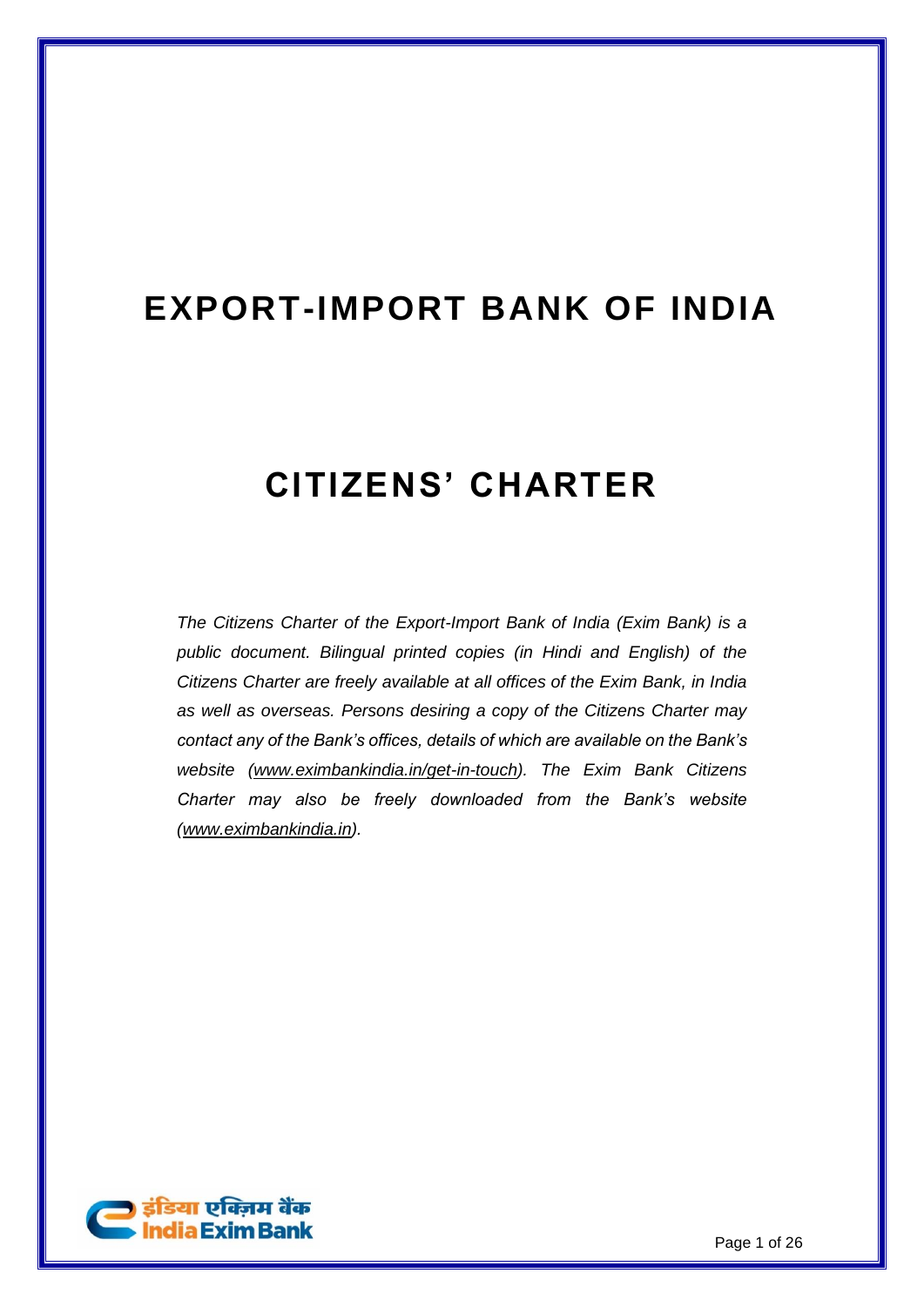# **TABLE OF CONTENTS**

| <b>SECTION #</b> | <b>SECTION TITLE</b>                                                                   | <b>PAGES</b>   |
|------------------|----------------------------------------------------------------------------------------|----------------|
| 01.              | Preamble and Introduction                                                              | $4 - 6$        |
| 02.              | Obligations to The Government of India and the<br>Reserve Bank of India                | $\overline{7}$ |
| 03.              | Obligations to Indian exporters and importers (of goods,<br>services, capital)         | 8              |
| 04.              | Obligations to Overseas importers of Indian goods,<br>services, capital                | 9              |
| 05.              | Obligations to Foreign governments and institutions, in<br>a limited role as lenders   | 10             |
| 06.              | Obligations to Commercial banks and<br>financial<br>institutions in India and overseas | 11             |
| 07.              | Obligations to Industry bodies like chambers of<br>commerce, export promotion councils | 12             |
| 08.              | Obligations to Lenders to the Bank (by way of bonds,<br>commercial paper)              | 13             |
| 09.              | Obligations to Customers of the Bank (for various<br>financial and advisory products)  | $14 - 17$      |
| 10.              | Obligations to Suppliers of goods and services to the<br><b>Bank</b>                   | 18             |

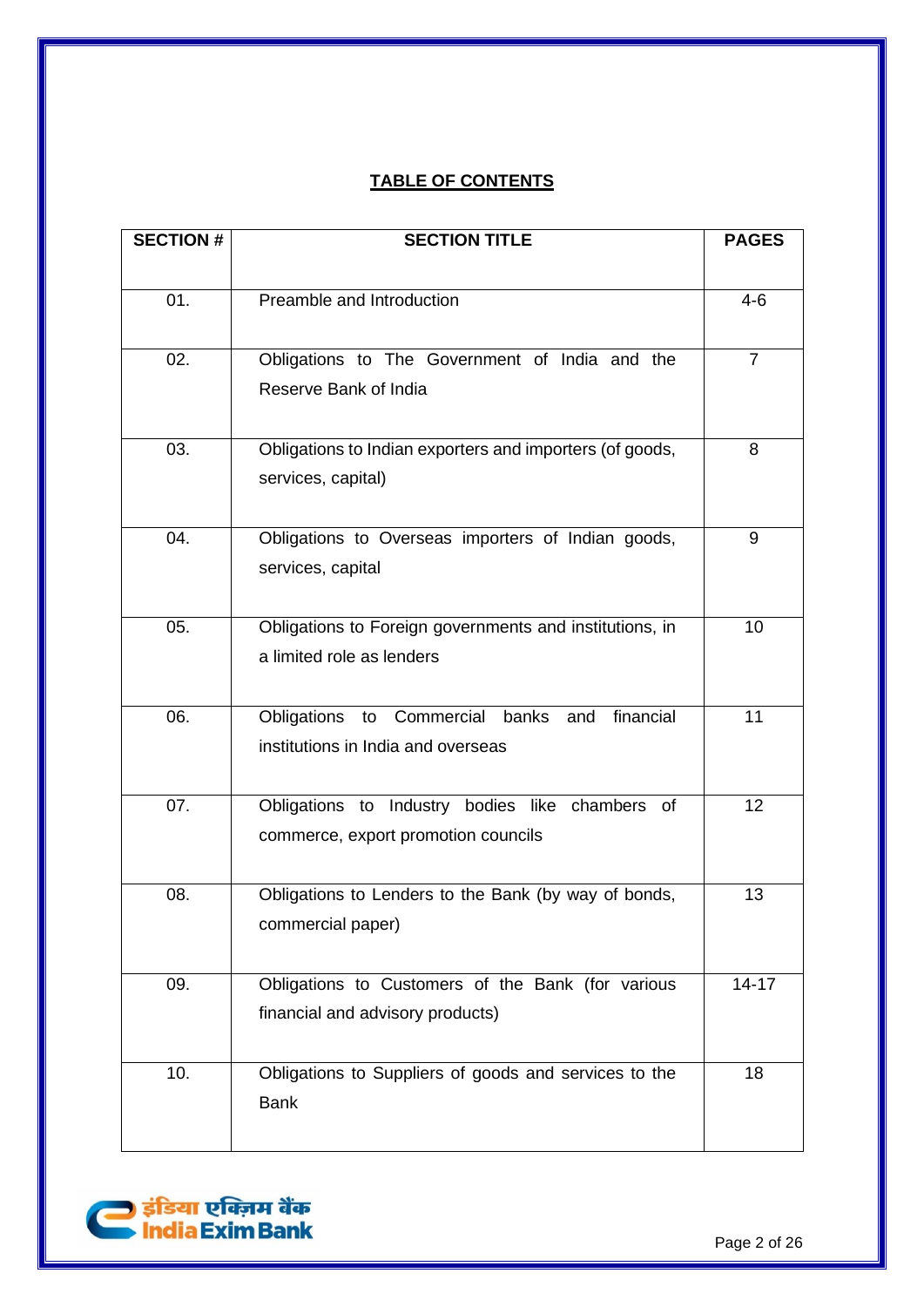| <b>SECTION #</b> | <b>SECTION TITLE</b>                        | <b>PAGES</b> |
|------------------|---------------------------------------------|--------------|
|                  |                                             |              |
| 11.              | Obligations to Employees of the Bank        | 19-20        |
| 12.              | Obligations to Citizens of India            | 21           |
|                  |                                             |              |
| 13.              | Obligations to the global community         | 22           |
| 14.              | Right to Information Act, 2005              | 23           |
| 15.              | Grievance Redressal Mechanism               | 24           |
| 16.              | Chief Vigilance Officer of the Bank         | 25           |
| 17.              | The Sexual Harassment of Women at Workplace | 26           |
|                  | (Prevention, Prohibition and Redressal) Act |              |

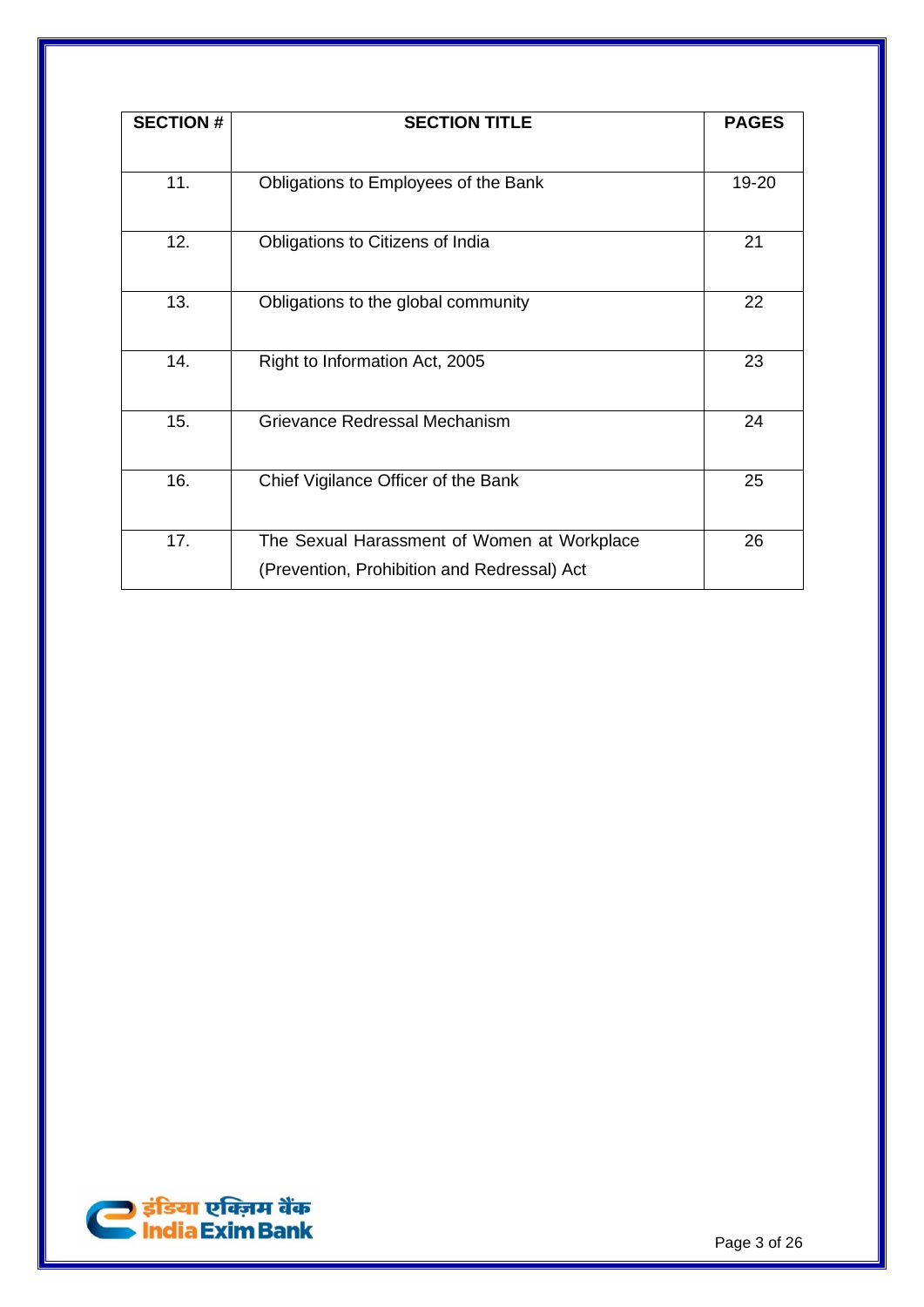#### **PREAMBLE AND INTRODUCTION**

- 1. The Export-Import Bank of India (Exim Bank) was set up on September 11, 1981 by an Act of the Parliament of India (The Export-Import Bank of India Act, 28 of 1981), and commenced business on March 01, 1982.
- 2. The Bank is wholly owned by the Government of India which is the sole shareholder. The parent Ministry of the Bank is the Ministry of Finance, specifically the Department of Financial Services. The Mission, Objectives, Role and Functioning of the Exim Bank are prescribed by the Export-Import Bank of India Act, which also specifies the composition of the Board of Directors and the general superintendence and management of the Bank. A printed copy of the Export-Import Bank of India Act (in Hindi and English) is freely available at all offices of the Exim Bank, in India as well as overseas. Persons desiring a copy of the Export-Import Bank of India Act may contact any of the Bank's offices, details of which are available on the Bank's website [\(www.eximbankindia.in/get-in-touch\)](http://www.eximbankindia.in/get-in-touch). The Export-Import Bank of India Act may also be freely downloaded from the Bank's website [\(www.eximbankindia.in\)](https://www.eximbankindia.in/assets/pdf/public-declarations/exim-bank-act.pdf).
- 3. The Export-Import Bank of India Act defines the Bank's Mission as …. *providing financial assistance to exporters and importers, and for functioning as the principal financial institution for coordinating the working of institutions engaged in financing export and import of goods and services with a view to promoting the country's international trade*….Further, the Act also specifies that the Bank …*shall act on business principles with due regard to public interest*.
- 4. The various stakeholders of the Bank would thus include :
	- o The Government of India and the Reserve Bank of India;
	- o Indian exporters and importers (of goods, services, capital);
	- o Overseas importers of Indian goods, services, capital;
	- o Foreign governments and institutions, in a limited role as borrowers;
	- o Commercial banks and financial institutions in India and overseas;
	- o Industry bodies like chambers of commerce, export promotion councils;
	- o Lenders to the Bank (by way of bonds, commercial paper, term deposits);
	- o Customers of the Bank (for various financial and advisory products);

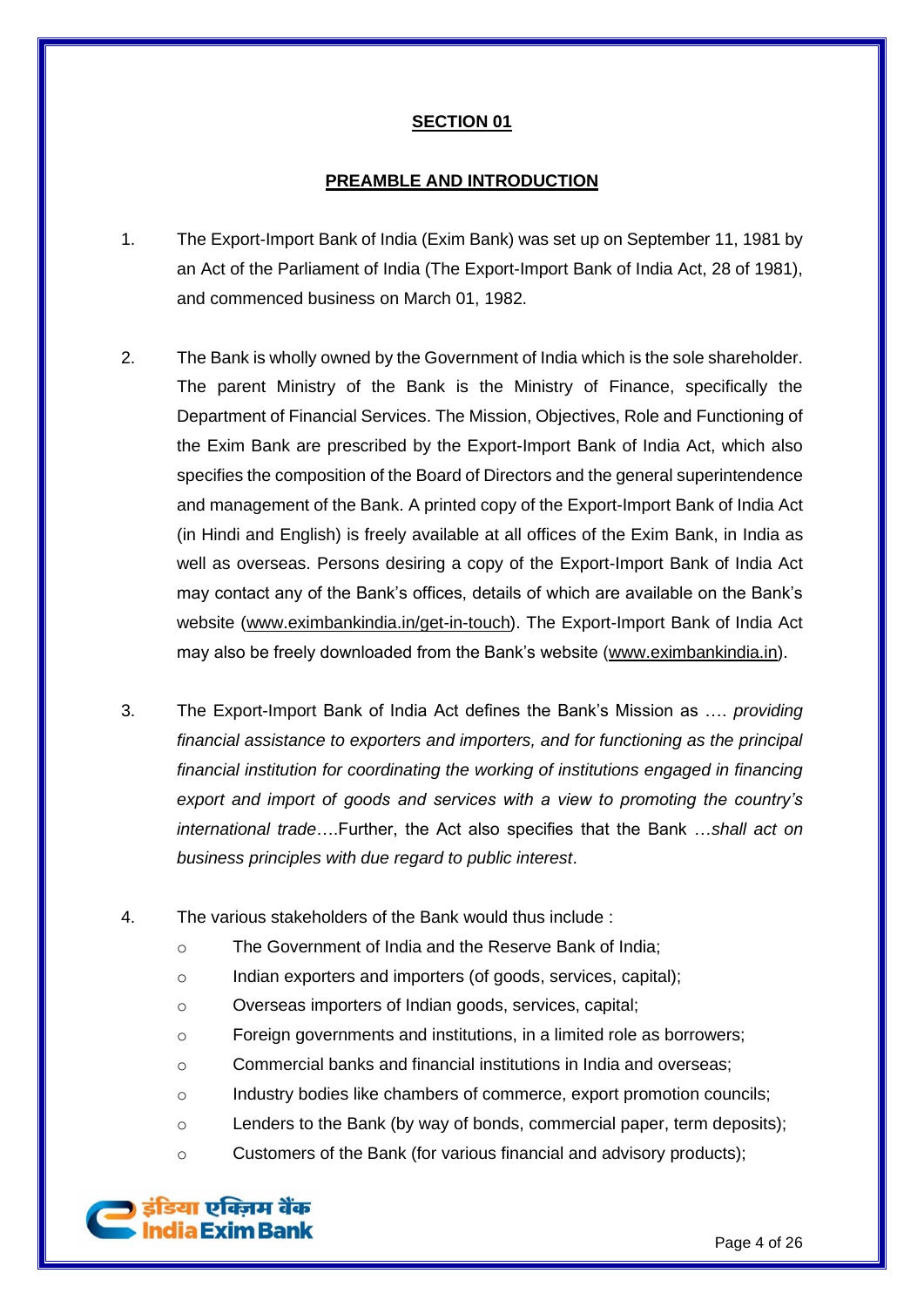- o Suppliers of goods and services to the Bank;
- o Employees of the Bank;
- o Citizens of India;
- o Global community.
- 5. The Bank is strongly committed to excellence in every aspect of its functioning and existence. We recognise that we are created and sustained by the citizens of India and we have a duty and responsibility towards them as stewards of their trust and the public funds of India. In all our actions, we shall be guided by the knowledge and acceptance of this responsibility.
- 6. The Bank commits that all its dealings with its stakeholders shall be based on a foundation of Integrity, Transparency and Respect. As a Corporate Citizen of India, the Bank shall unfailingly abide by the letter and spirit of laws and regulations. The following Sections spell out in detail the Bank's obligations to its various stakeholders.
- 7. The Bank is a Public Authority as defined in the Right to Information Act 2005. Accordingly, the Bank has made proactive disclosures on its website in compliance with Section 4(1)(b) of the Right to Information Act [\(www.eximbankindia.in/rti-act\)](http://www.eximbankindia.in/rti-act). Full contact details of the Bank's Central Public Information Officer, Central Assistant Public Information Officers, the Appellate Authority and the Transparency Officer are provided on the Bank's website [\(www.eximbankindia.in/rti-act\)](http://www.eximbankindia.in/rti-act). Instructions for seeking information under the Right to Information Act are provided on the Bank's website [\(www.eximbankindia.in/rti-act\)](http://www.eximbankindia.in/rti-act).
- 8. Grievance Redressal mechanism has been provided for and details of the Grievance Redressal Officer for Borrowers and the Appellate Authority for Redressal of Grievances of Borrowers are provided on the Bank's website [\(www.eximbankindia.in/grievance-redressal\)](https://www.eximbankindia.in/grievance-redressal).
- 9. A copy of the Bank's Fair Practices Code for Lenders is provided on the Bank's website [\(www.eximbankindia.in/fair-practice-code\)](https://www.eximbankindia.in/fair-practice-code).
- 10. Copies of the Bank's Annual Report, including audited financial statements, are provided on the Bank's website [\(www.eximbankindia.in/investor-relations\)](http://www.eximbankindia.in/%20investor-relations).

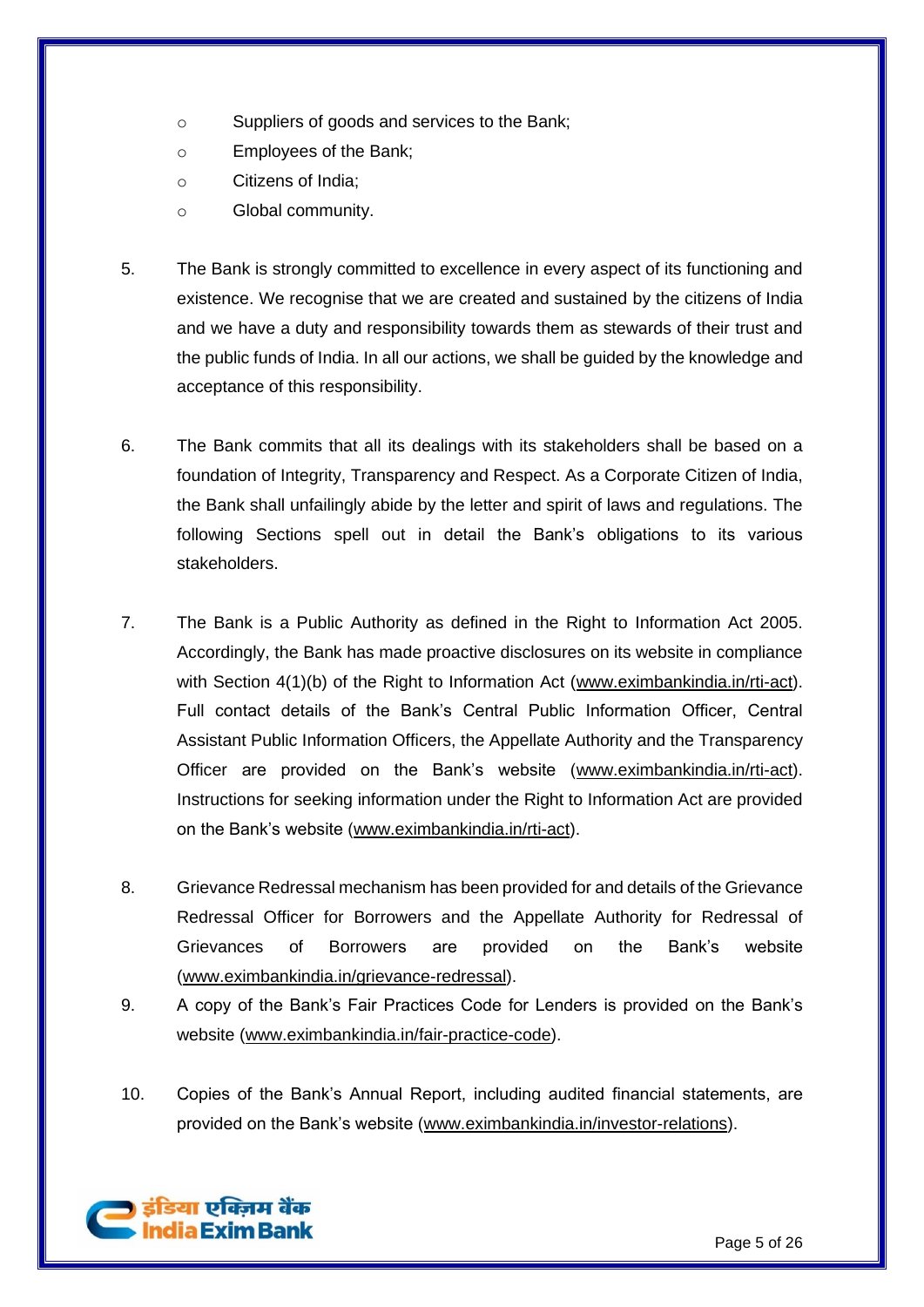- 11. The Bank has a Chief Vigilance Officer. The Bank has also appointed a senior officer (presently of the rank of Chief General Manager) as the Principal Officer of the Bank.
- 12. The Bank has zero tolerance for sexual harassment at workplace and has adopted a Policy on Prevention, Prohibition and Redressal of Sexual Harassment of Women at the Workplace, in line with the provisions of The Sexual Harassment of Women at Workplace (Prevention, Prohibition and Redressal) Act, 2013, and the rules made thereunder.
- 13. The Charter is intended as a broad statement of intent and shall govern all aspects of the Bank's functioning. It should be noted however that the Charter is not, and does not purport to be a legal document creating any rights or liabilities. Various aspects of the Bank's functioning will be more precisely governed by the transaction specific documentation like loan agreements, security documents, Board-approved loan policy documents etc.
- 14. This Charter has come into effect from March 24, 2012. The Charter is a dynamic document and may be amended from time to time. The Bank will ensure to make available on its website the latest version of the Charter.

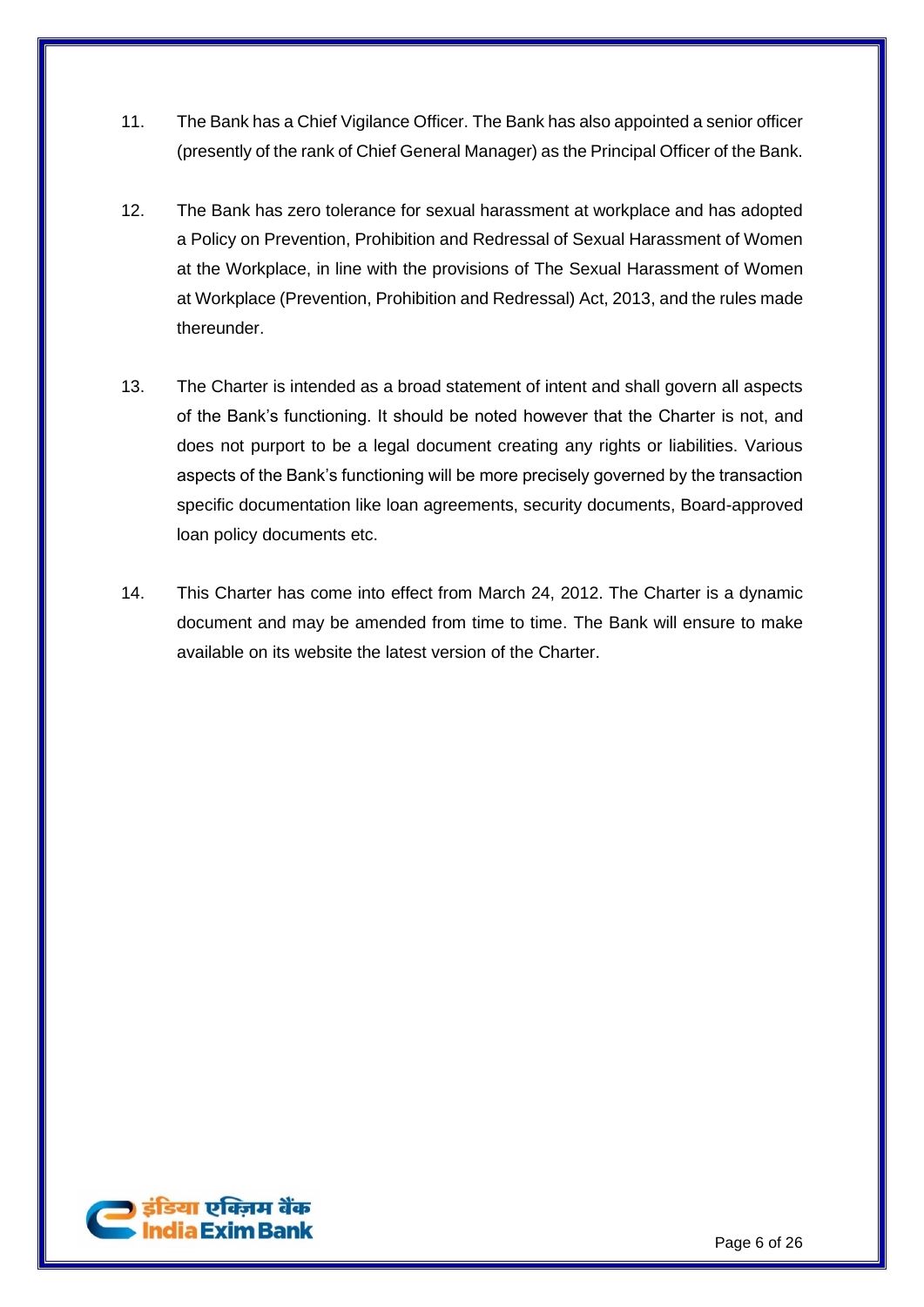# **OBLIGATIONS TO THE GOVERNMENT OF INDIA AND THE RESERVE BANK OF INDIA**

- 15. The Bank is wholly owned by the Government of India. The Chairman and / or Managing Director, 2 Deputy Managing Directors, 5 GOI Directors, 3 Directors from the scheduled banks and 4 Directors having knowledge of or professional experience in export or import or financing thereof, are nominated by the Central Government in terms of Section 6 of the Exim Bank Act. Additionally, Section 5[4] of the Exim Bank Act provides that *In the discharge of its functions under the Act, the Exim Bank shall be guided by such directions in matters of policy involving public interest as the Central Government may give to it in writing.*
- 16. The Bank shall implement all policy directions of the Government of India as issued to it from time to time.
- 17. The Bank commits that in accordance with Sections 22 24 of the Exim Bank Act, it shall close and balance its books on the 31<sup>st</sup> of March of each year, and cause the same to be audited by the statutory auditors appointed by the Central Government. The accounts, duly approved by the Board of Directors and signed by the statutory auditors shall be furnished to the Central Government within the prescribed time, for being tabled in the Parliament. Moreover, the Bank shall close and balance its books at the end of each calendar quarter and report the same to its Audit Committee and Board of Directors.
- 18. The Bank is regulated by the Reserve Bank of India. In its functioning, the Bank shall be guided by, and shall implement all the relevant and applicable norms, instructions and guidelines of the Reserve Bank of India, including for example, asset classification, income recognition, provisioning etc.
- 19. The Bank shall fully abide by the content of all relevant legislations including the Official Language policy, the Right to Information Act etc.

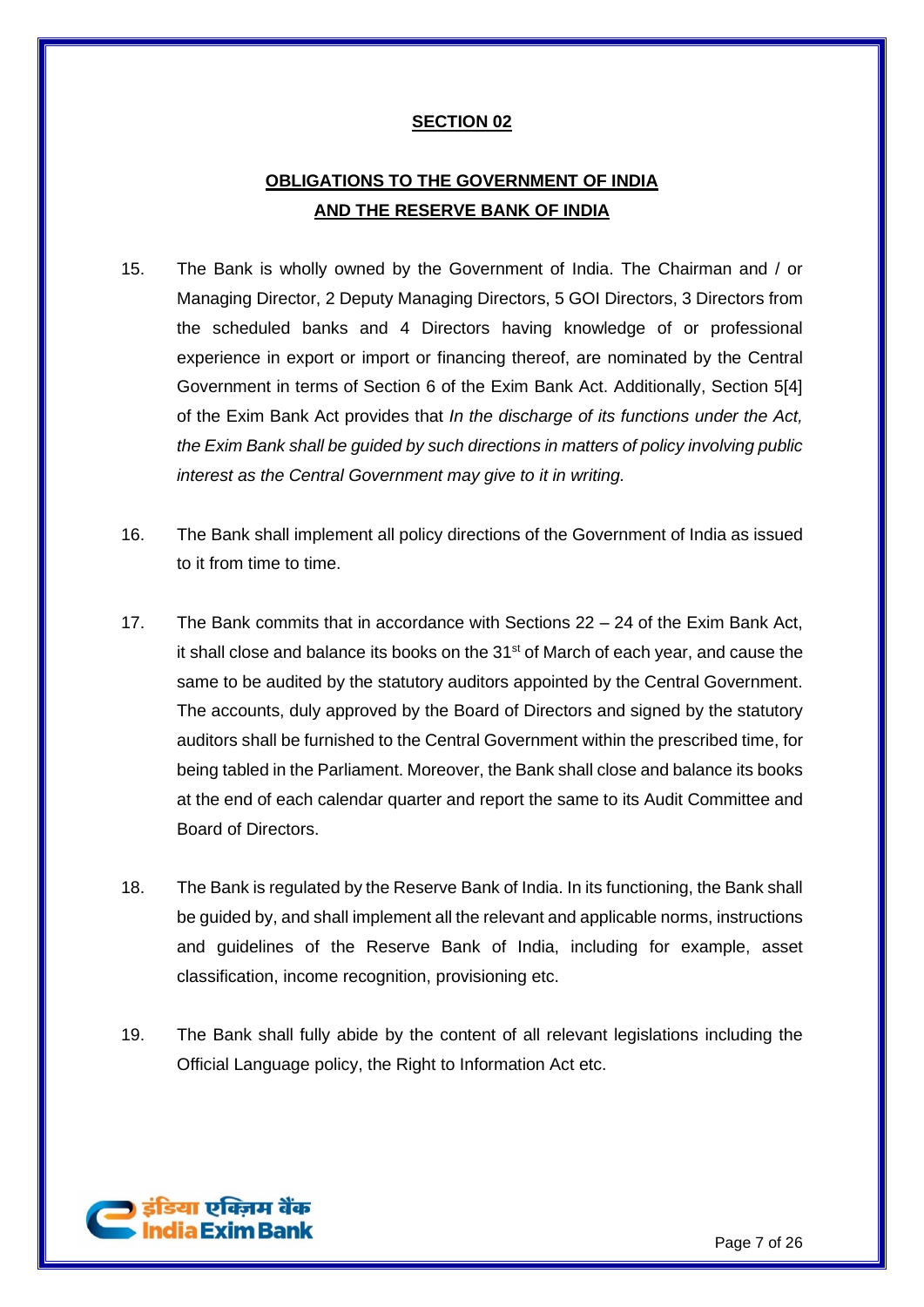# **OBLIGATIONS TO INDIAN EXPORTERS AND IMPORTERS (OF GOODS, SERVICES, CAPITAL)**

- 20. The Bank is conscious that, having been set up to finance, facilitate and promote India's foreign trade, hence Indian exporters and importers (of goods, services, capital) are its core stakeholders, whose needs it has been created to subserve.
- 21. The Bank shall strive to evolve and design solutions to the needs of Indian exporters and importers so as to facilitate their globalisation. Such solutions include, but are not restricted to financial solutions, information and advisory services, research and analysis, export marketing.
- 22. Information on the Bank's various products and services is available on the Bank's website [\(www.eximbankindia.in\)](http://www.eximbankindia.in/) and additional information can be obtained from any of the Bank's offices, details of which are available on the Bank's website [\(www.eximbankindia.in/get-in-touch\)](https://www.eximbankindia.in/get-in-touch).
- 23. The Bank shall promptly acknowledge all communications received from Indian exporters and importers with an interim response, to be followed with a substantive response within a reasonable time.
- 24. Where ready-made solutions to a problem are not feasible, the Bank shall engage with the exporter / importer in an endeavour to evolve alternative solutions consistent with the Bank's mandate and mission.
- 25. The Bank shall treat all Indian exporters and importers fairly and respectfully, and shall not discriminate or permit any discrimination on grounds of caste, creed, community, colour etc. All communications shall be clear, comprehensive and unambiguous. Where the Bank for business reasons is unable to provide the assistance sought, it shall communicate the same, with reasons, promptly to the Indian exporter / importer.

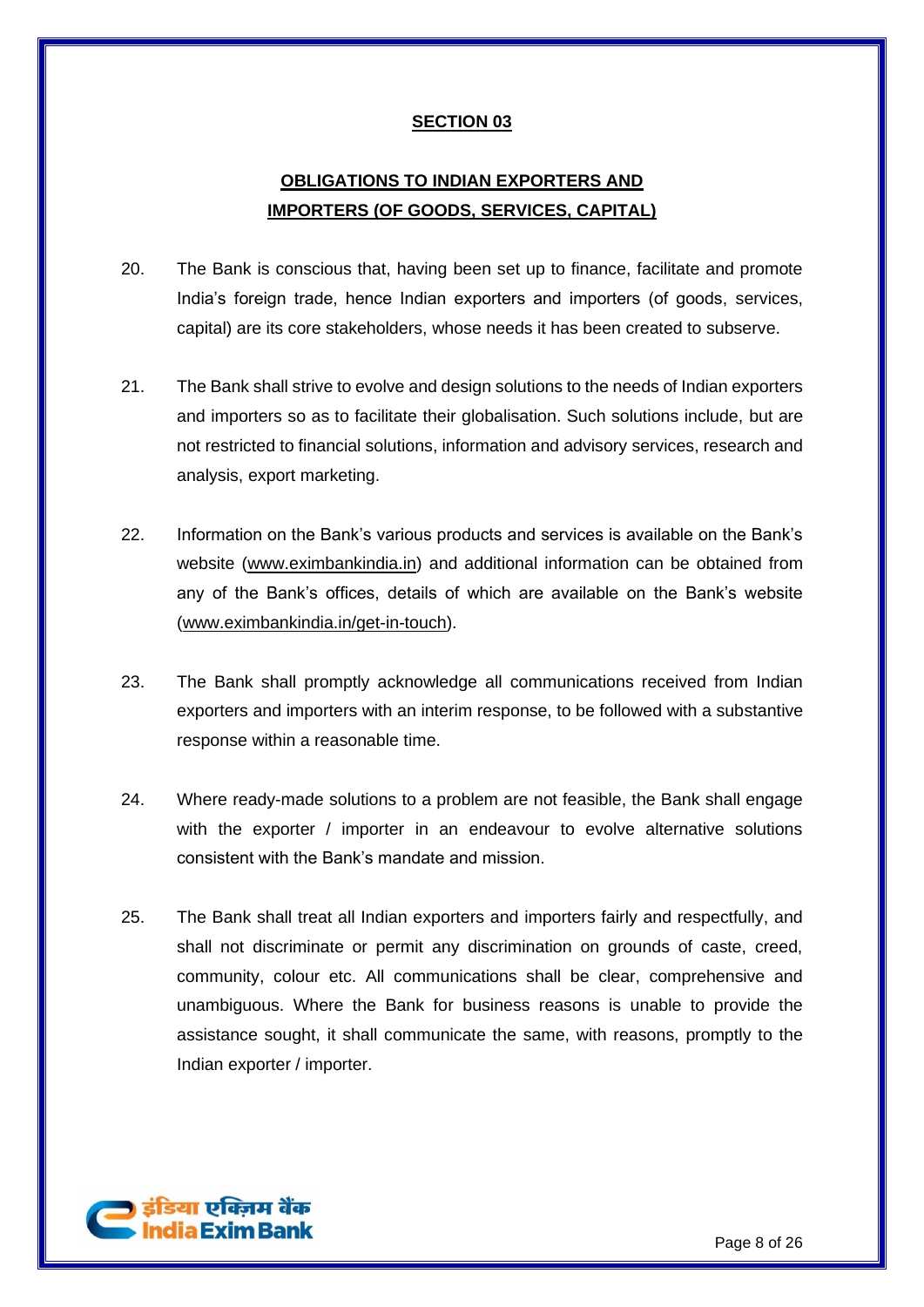# **OBLIGATIONS TO OVERSEAS IMPORTERS OF INDIAN GOODS, SERVICES AND CAPITAL**

- 26. While the primary constituents of the Bank are Indian exporters and importers (of goods, services, capital), conversely it also has stakeholders among the community of overseas importers of Indian goods, services and capital.
- 27. Where called upon, the Bank shall strive to respond in timely fashion to all communications received from overseas importers, and to provide any information that it may reasonably be requested for.
- 28. The Bank shall remain conscious that while it may participate in dialogue with overseas importers, its core constituents are the Indian exporters and shall not do anything that would impact the competitive position of the Indian exporter(s).
- 29. The Bank shall ensure that in its dealings with overseas importers, it maintains the principles of fairness and non-discrimination with regard to the underlying Indian exporter(s).

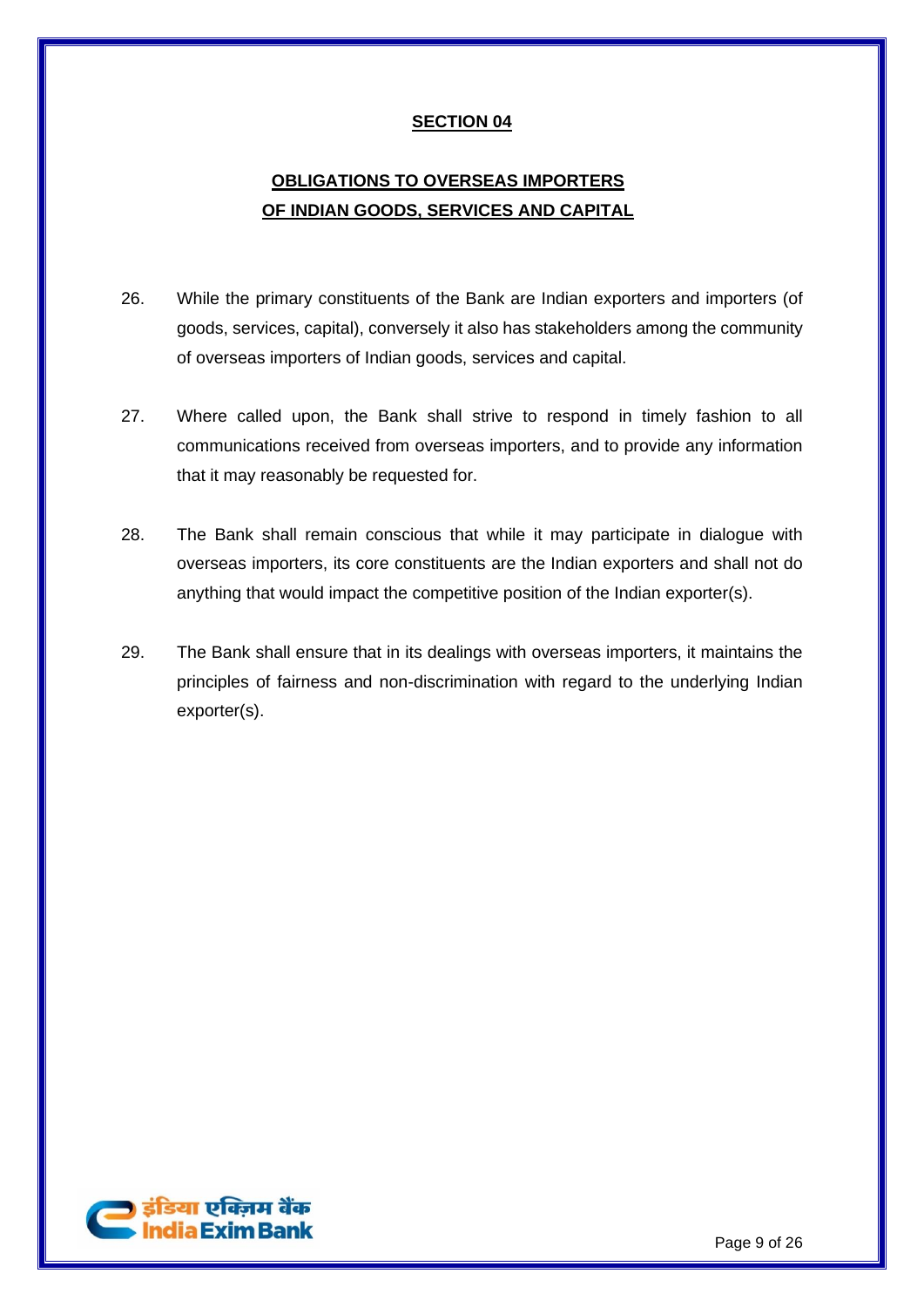# **OBLIGATIONS TO FOREIGN GOVERNMENTS AND INSTITUTIONS, IN A LIMITED ROLE AS LENDERS**

- 30. The Bank from time to time extends, with the approval of the competent authority, credit facilities to foreign governments and institutions, in the form of Lines of Credit / Concessional Financing / Buyer's Credit, covering the export of Indian goods and services.
- 31. The Bank commits that it shall deal with all overseas governments / quasigovernmental agencies with respect and sensitivity. The Bank acknowledges that it serves as an instrument of the Government's foreign policy, and does not set or manage such policy on its own.
- 32. The Bank, by its Lines of Credit / Concessional Financing / Buyer's Credit, shall seek to facilitate export transactions. Where applicable, the Bank shall adhere in full fidelity to the GOI Guidelines for Lines of Credit / Concessional Financing Scheme / National Export Insurance Account parameters. It must be recognised that both in the case of the Lines of Credit and the Concessional Financing Scheme programmes, the Bank is not responsible for the selection of the Indian contractor / exporter.
- 33. The Bank shall also apply its best endeavours, to the extent possible, towards ensuring timely and successful completion of the underlying export contracts. It must be recognised however that the responsibility of project execution and timely completion rests with the concerned Indian exporter and not with Exim Bank.

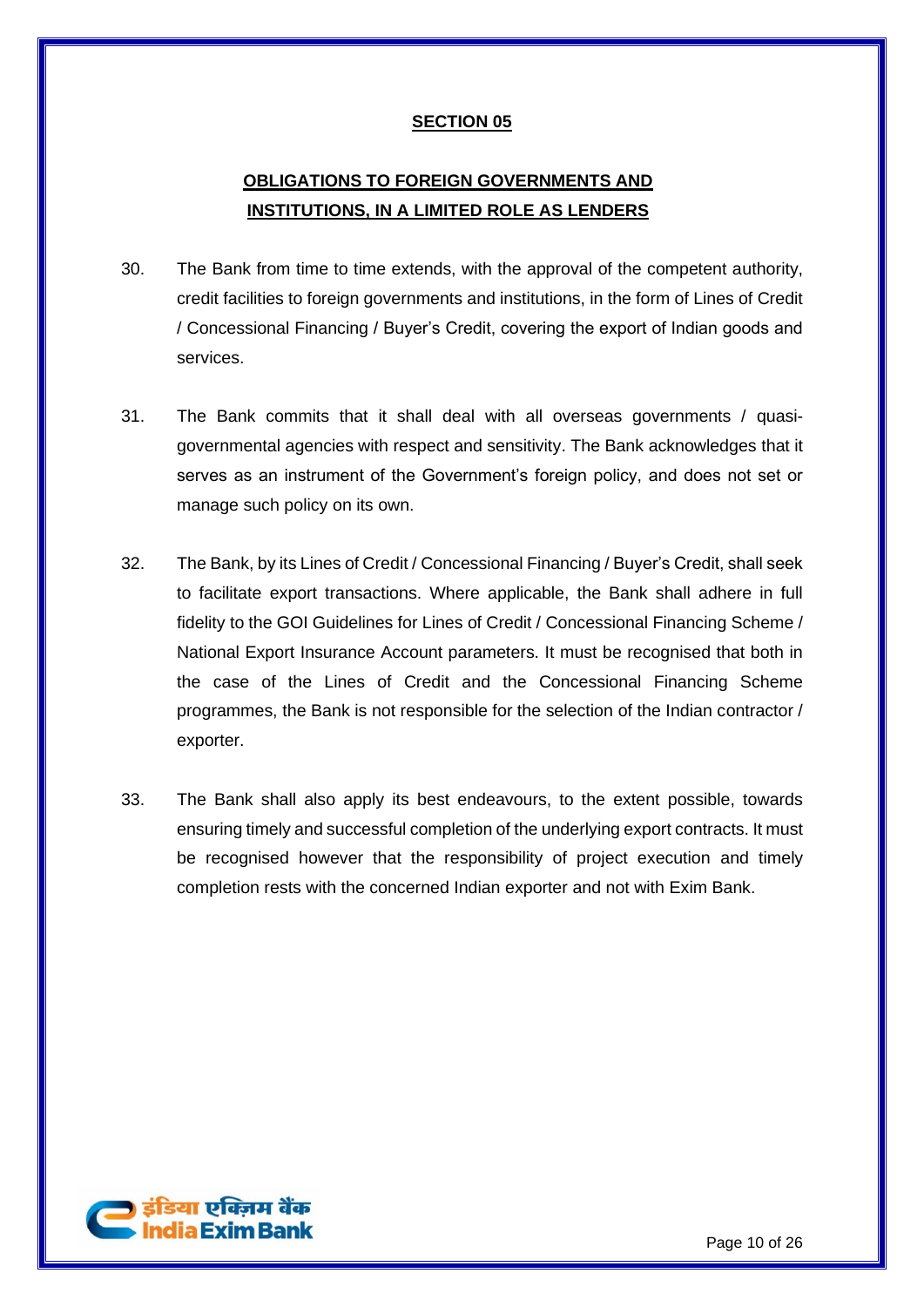# **OBLIGATIONS TO COMMERCIAL BANKS AND FINANCIAL INSTITUTIONS IN INDIA AND OVERSEAS**

- 34. As a financial institution, the Bank requires the intermediation of various banks and financial institutions in the financing channel. This includes, but is not restricted to current accounts, nostro accounts, correspondent banking, fund transfers and remittances, documentary credits, etc.
- 35. In its dealings with banks and financial institutions, the Bank shall provide all reasonable information sought by counterparties to enable the setting-up and administration of limits. In particular, the Bank shall provide to intended counterparties the information as prescribed under the Know Your Customer, Anti Money Laundering and Combating Financing of Terrorism regulations prevailing internationally.
- 36. On its part, the Bank shall engage with banks and financial institutions to facilitate the setting up of credit limits and also seek Know Your Customer, Anti Money Laundering and Combating Financing of Terrorism related information from such counter-parties.
- 37. The Bank has appointed a senior officer (presently of the rank of Chief General Manager) as the Principal Officer of the Bank. The Bank's Principal Officer is tasked with monitoring of suspicious transactions, cash transactions and related issues, as also submitting the prescribed reports on the subject to the concerned authorities. Summaries of the Bank's Customer Acceptance Policy, Customer Identification Procedure, Monitoring of Transactions and Risk Management are available along with the contact particulars of the Principal Officer on the Bank's website [\(www.eximbankindia.in/aml-pml\)](http://www.eximbankindia.in/aml-pml).

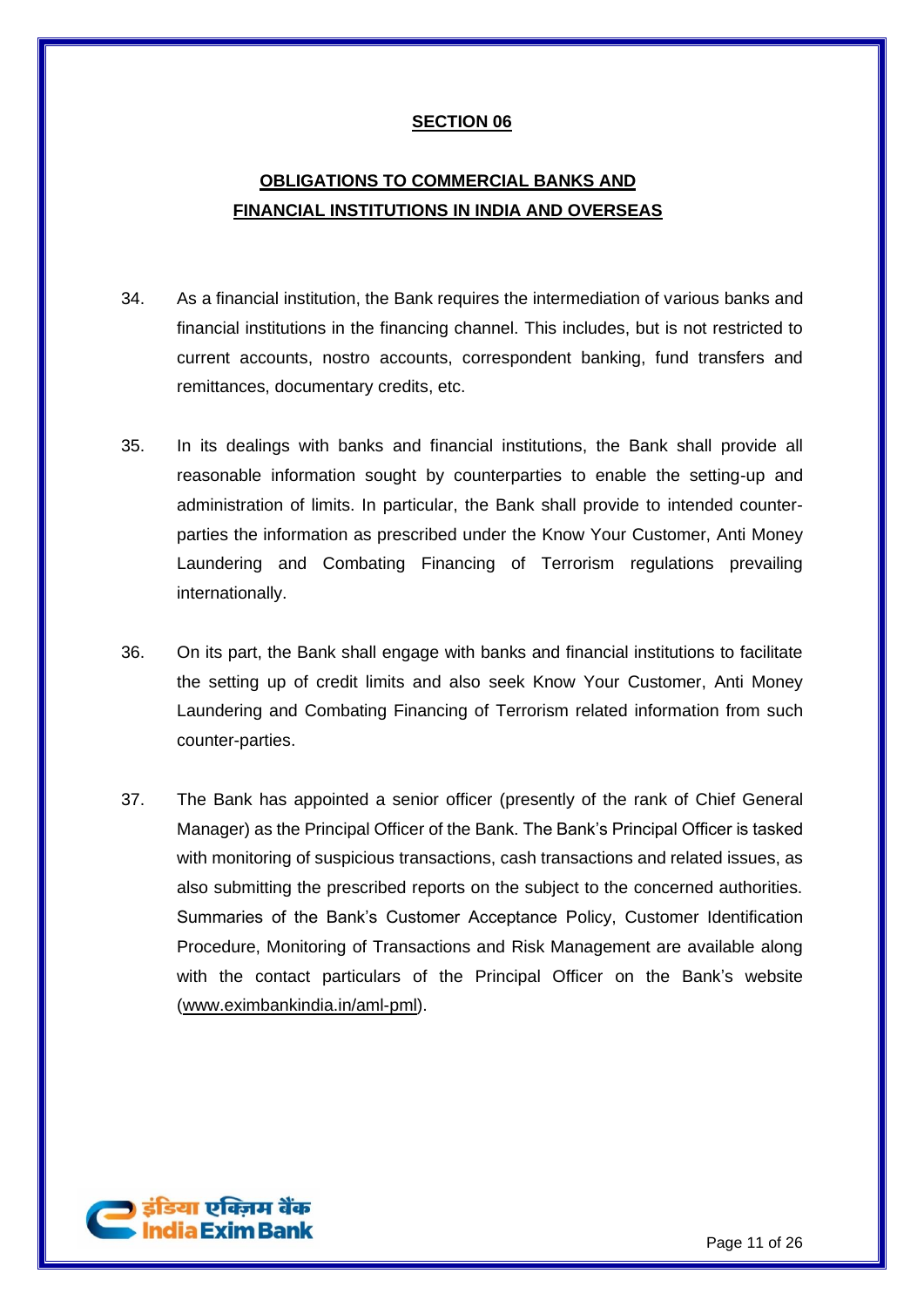# **OBLIGATIONS TO INDUSTRY BODIES LIKE CHAMBERS OF COMMERCE, EXPORT PROMOTION COUNCILS**

- 38. Among other things, Indian exporters and importers make use of industry bodies like chambers of commerce and export promotion councils in order to articulate their views, offer suggestions, identify common challenges and leverage the benefits of a common platform. The Bank is often a member of such bodies and in its capacity as the apex export credit agency seeks and obtains such feedback for policy and procedural inputs.
- 39. The Bank values these fora and the feedback received therein.
- 40. The Bank will engage with such bodies on an ongoing basis and will be always receptive to suggestions for policy formulation as well as improvement in its functioning.

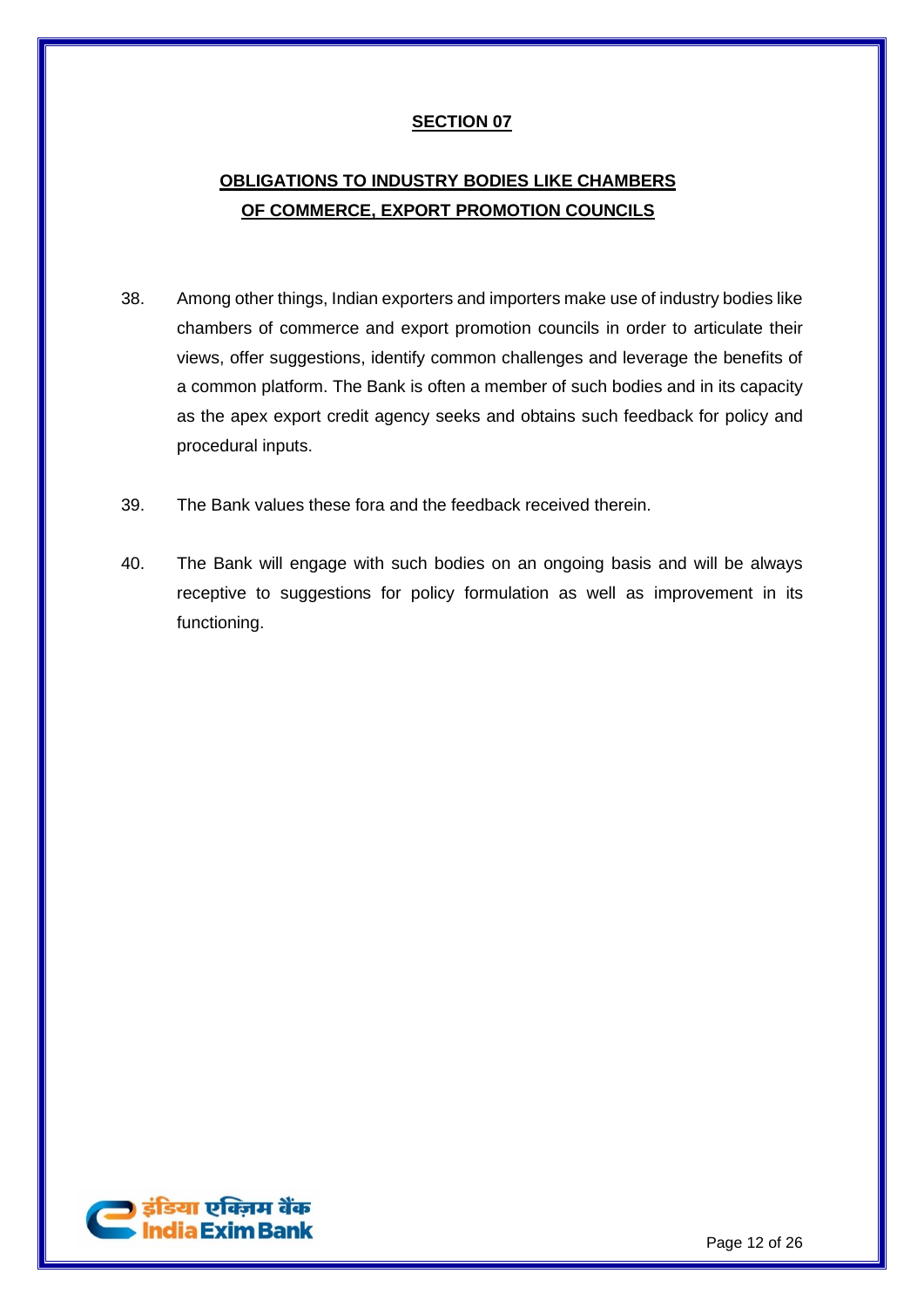# **OBLIGATIONS TO LENDERS TO THE BANK (BY WAY OF BONDS, COMMERCIAL PAPER)**

- 41. The Bank's ability to finance India's foreign trade is critically dependent on its ability to raise competitively priced resources from lenders. The Bank is committed to providing its lenders with all reasonable information that they may require in order to make a lending decision. Such information may be by way of a prospectus or by other information sharing. It may also represent information provided to third party rating agencies. The Bank will be prepared to share accurate and comprehensive information with such parties, subject to the usual regulations of confidentiality and commercial confidence. The Bank expects in turn that such sensitive information shared by it will be treated in the fullest confidence.
- 42. The Bank further commits that its financial statements, duly audited by the statutory auditors appointed by the Government of India shall be prepared with all due care and accuracy and made available in a timely manner. Disclosures as mandated by the Reserve Bank of India will be correctly and comprehensively made.
- 43. The Bank will ensure that tax deducted at source on interest is deposited with the tax authorities within the specified period and will issue a TDS Certificate to the Depositor within the prescribed period.
- 44. Any changes in interest rates, policies and procedures, as also any other key developments will be publicised on the Bank's website and other relevant media.

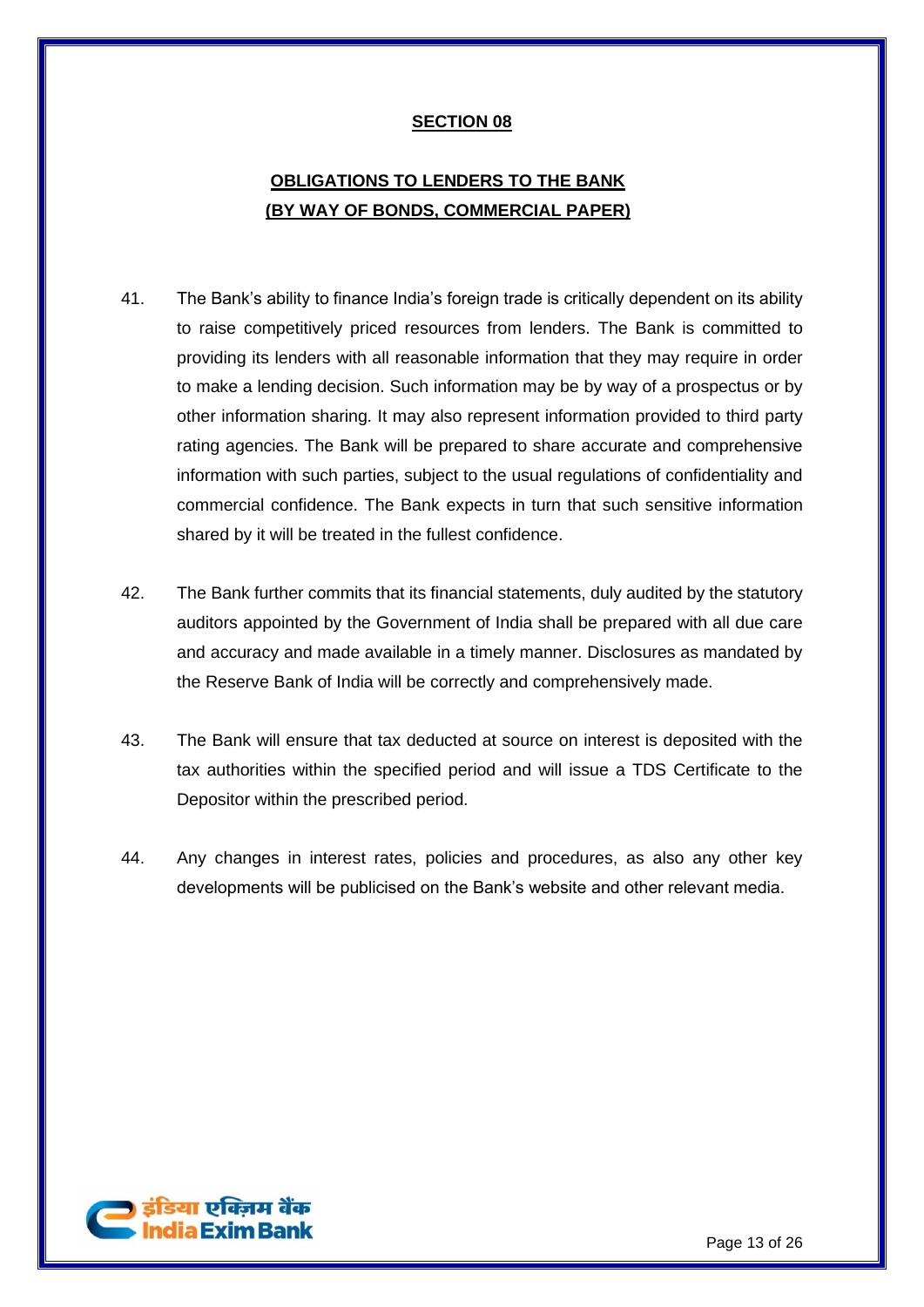# **OBLIGATIONS TO CUSTOMERS OF THE BANK (FOR VARIOUS FINANCIAL AND ADVISORY PRODUCTS)**

- 45. The Bank is conscious that its customers are the proximate reasons for its creation and continued existence. The products and services offered by the Bank are designed with the needs of its customers in mind.
- 46. As regards loan products, the Bank provides full details of its menu of offerings on its website [\(www.eximbankindia.in\)](http://www.eximbankindia.in/) and additional information can be obtained from any of the Bank's offices, details of which are available on the Bank's website [\(www.eximbankindia.in/get-in-touch\)](http://www.eximbankindia.in/get-in-touch). Officers of the Bank are available to meet with prospective and existing customers at all its offices in India and overseas, to provide any additional information / clarifications that may be needed. Contact may also be made over phone or e-mail for this purpose.

#### **47. Application for loans and their processing**

- o Bank will give an acknowledgement to the prospective borrowers on receipt of loan application evidencing the date of receipt of loan application.
- $\circ$  It will be ensured that loan applications are ordinarily verified within a reasonable period after receipt of the application, and if any additional details / documents are required for the purpose of credit appraisal, the borrower will be intimated immediately.
- $\circ$  If after due consideration, the proposal is rejected at the preliminary stage with the approval of relevant delegated authority, the decision and reasons thereof will be communicated to the applicant within a reasonable period.
- $\circ$  If after due consideration, the proposal is admitted for conducting detailed due diligence, indicative terms including *inter alia* fees / charges if any payable for processing, refundability or otherwise of such fees and other charges in case of non-acceptance of the proposal or cancellation of sanction, prepayment options and other terms that may affect the interest of the borrower, will be communicated to the applicant for confirmation.

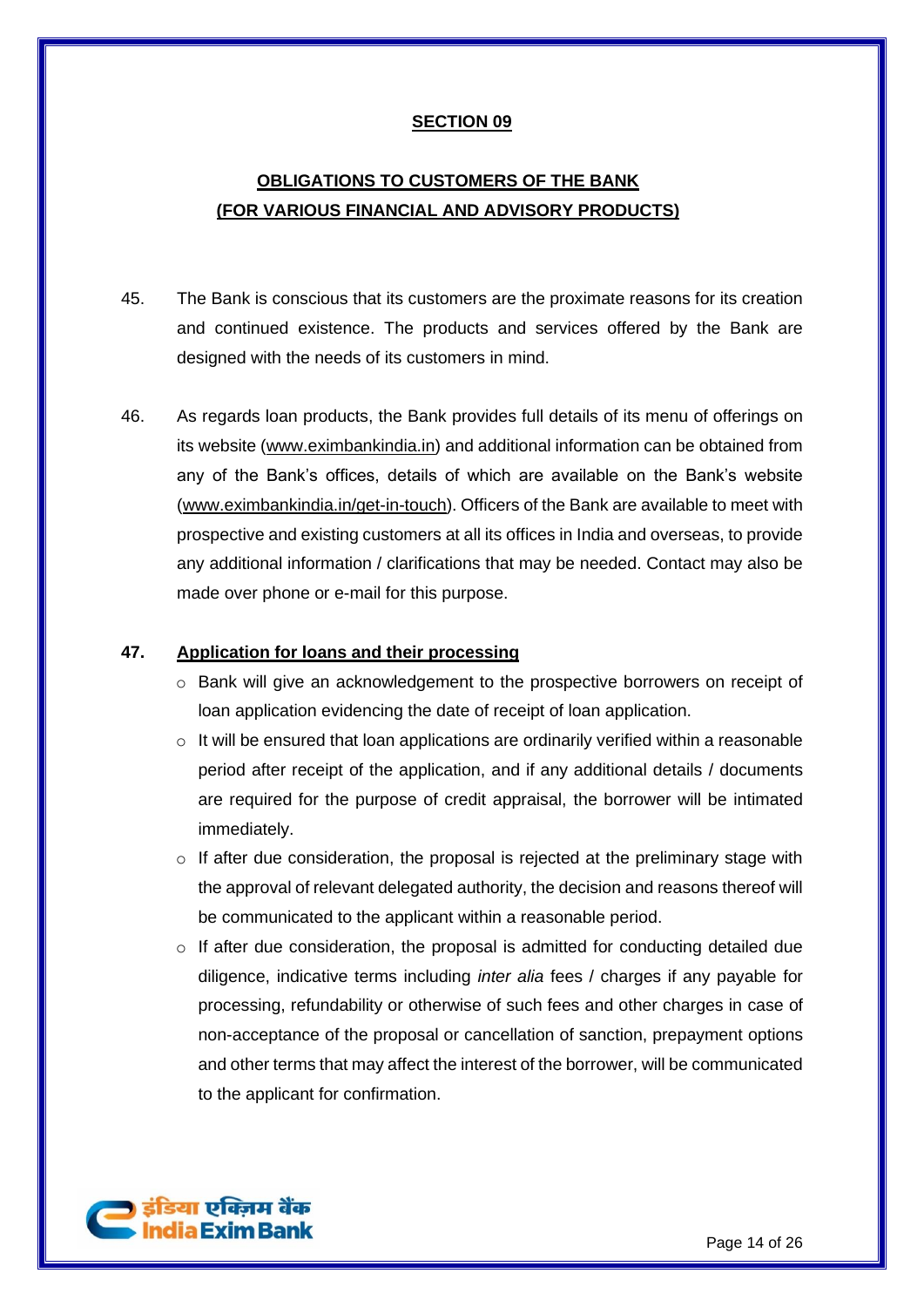#### **48. Loan appraisal and terms/conditions**

- $\circ$  It will be ensured that there is a proper assessment of credit requirement of the borrower. Credit limit, that may be sanctioned, will be mutually settled with the borrower, having regard to Bank's norms and parameters under the relevant lending programme.
- $\circ$  Stipulation of margin and security will be based on due diligence and creditworthiness of borrower.
- o Bank will advise the sanction terms to the borrower and keep on record the borrower's acceptance to the same given with its full knowledge.
- $\circ$  Terms and conditions and other caveats governing the credit facilities sanctioned by the Bank that may have been arrived at after negotiations with the borrower will be captured in writing in the form of loan agreement / undertaking/ other similar documentation. A copy of such agreement / undertaking / other similar documentation will be made available to the borrower for its record.
- $\circ$  The loan agreement/ undertaking/ other similar documentation will clearly specify disclaimer of liability/ commitment of the Bank to the borrower with regards to allowing drawings beyond the sanctioned limits, meeting further financial requirements of the borrower on account of growth/ expansion in business without review / revision and/ or sanction of additional credit limits, and terminating availment of any facility upon classification of the borrower's existing account as a non-performing asset or in the event of non-compliance by it with sanction terms.
- $\circ$  In case of lending under consortium arrangement, bank will ensure completion of appraisal of proposals in a time bound manner to the extent feasible and communicate its decision on financing or otherwise within a reasonable time.

#### **49. Disbursement of loans including changes in terms and conditions**

- o Bank will ensure timely disbursement of loans sanctioned, subject to the borrowers fulfilling conditions precedent and complying with the disbursement procedure as notified to the borrower in advance.
- $\circ$  The borrower will be given advance notice of any change in terms and conditions including interest rates, to the extent not specified in loan agreement / undertaking / other similar documentation. Any change in interest rate(s) and other charges will be effective prospectively unless otherwise specifically provided in loan agreement / undertaking / other similar documentation and

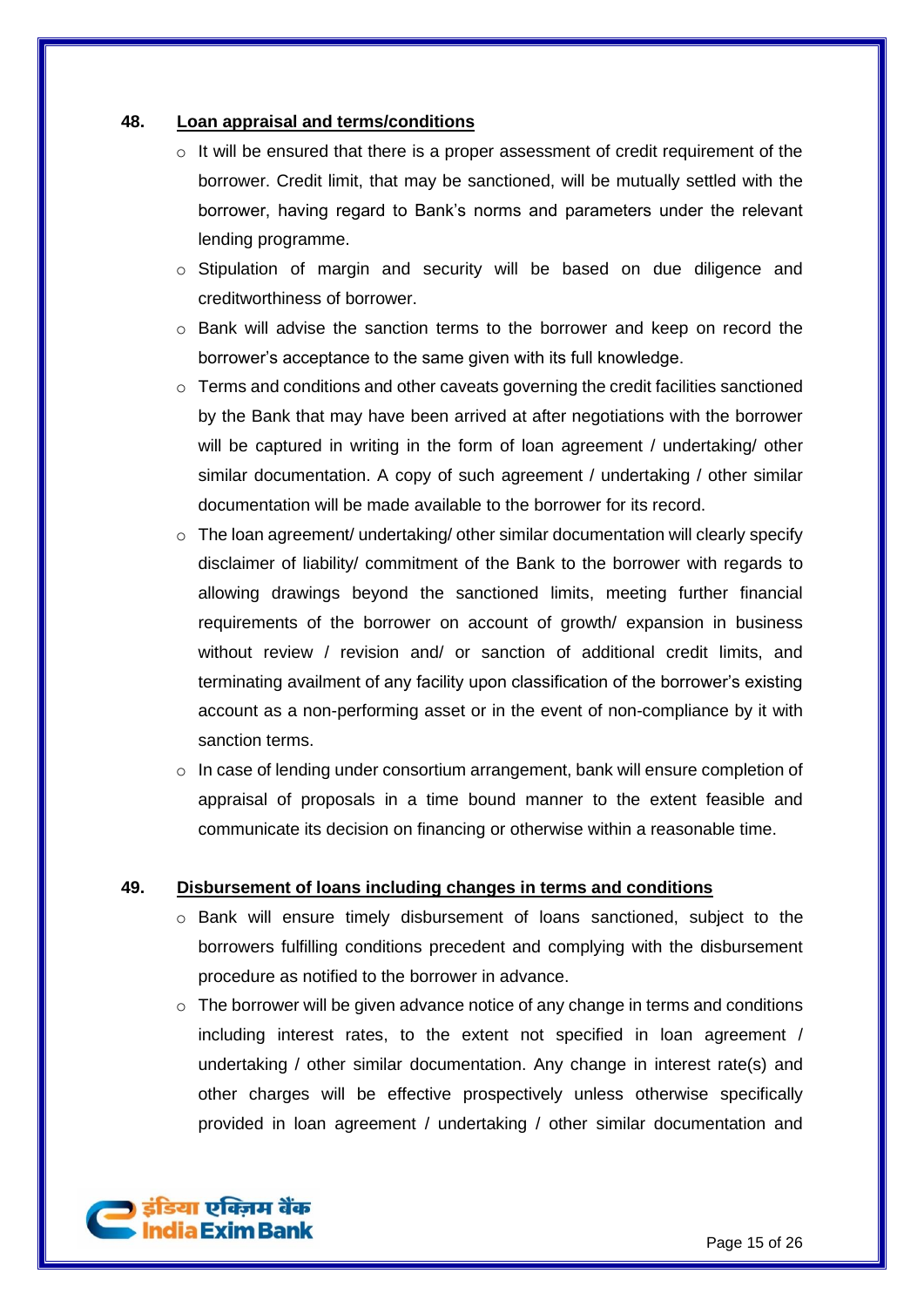except those imposed by regulatory / government authority which will be on back to back basis.

#### **50. Post disbursement supervision**

- $\circ$  In case of financing for Grassroots Enterprises, post-disbursement supervision by the Bank will be conducted so as to take care of any "lender related" genuine difficulty that the borrower may face.
- o Bank will give notice to the borrowers of such period as may be specified in loan agreement / undertaking / other similar documentation, or within a reasonable period if no such provision exists therein, before taking any decision to recall / accelerate payment or performance under the loan agreement / undertaking / other similar documentation or seeking additional securities.
- o It will be ensured that all securities charged to the Bank are released on full satisfaction / realization of loan, unless Bank has a legitimate right of lien / set-off for any other claim against the borrower or its group / associate company(ies) in which the promoters have direct interest or stood guarantee. If such right of setoff is to be exercised, borrower will be given prior notice about the same with full particulars of the remaining claim of the Bank and the document(s) under which Bank seeks to be entitled to retain the securities until relevant claim is settled / paid.

## **51. General**

- o Bank will refrain from interfering in the affairs of the borrower except in accordance with the loan documents (unless new information not earlier disclosed by the borrower comes to the notice of the Bank).
- $\circ$  Bank will not discriminate on grounds of sex, caste and religion in the matter of lending. However, this does not preclude Bank from participating in credit-linked schemes framed for weaker section of society.
- $\circ$  In the matter of recovery of loans, Bank will not resort to harassment of the borrower by persistently following up with the borrower at odd hours or use of muscle power for recovery of loans.
- $\circ$  In the case of request for transfer of the borrower's account, either from the borrower or from a bank/ financial institution, which proposes to take over the account, decision of the Bank will be conveyed within a reasonable time.

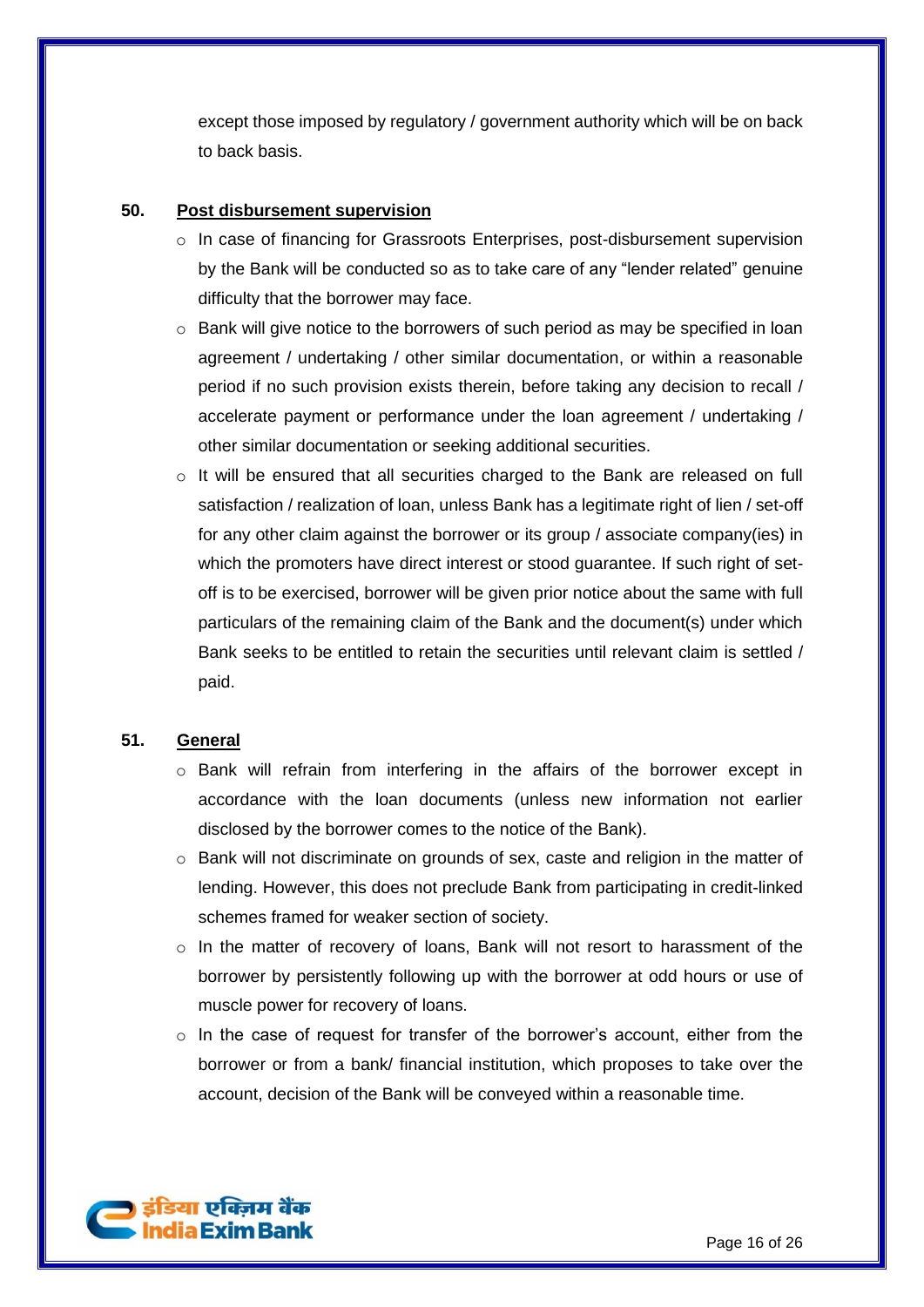- 52. Other services like export marketing and advisory services are of bespoke nature and the terms and timelines for the same will be as specified in the letter of approval.
- 53. A Grievance Redressal mechanism has been provided for and details of the Grievance Redressal Officer for Borrowers and the Appellate Authority for Redressal of Grievances of Borrowers are provided on the Bank's website [\(www.eximbankindia.in/grievance-redressal\)](https://www.eximbankindia.in/grievance-redressal).
- 54. A copy of the Bank's Fair Practices Code for Lenders is provided on the Bank's website [\(www.eximbankindia.in/fair-practice-code\)](https://www.eximbankindia.in/fair-practice-code).

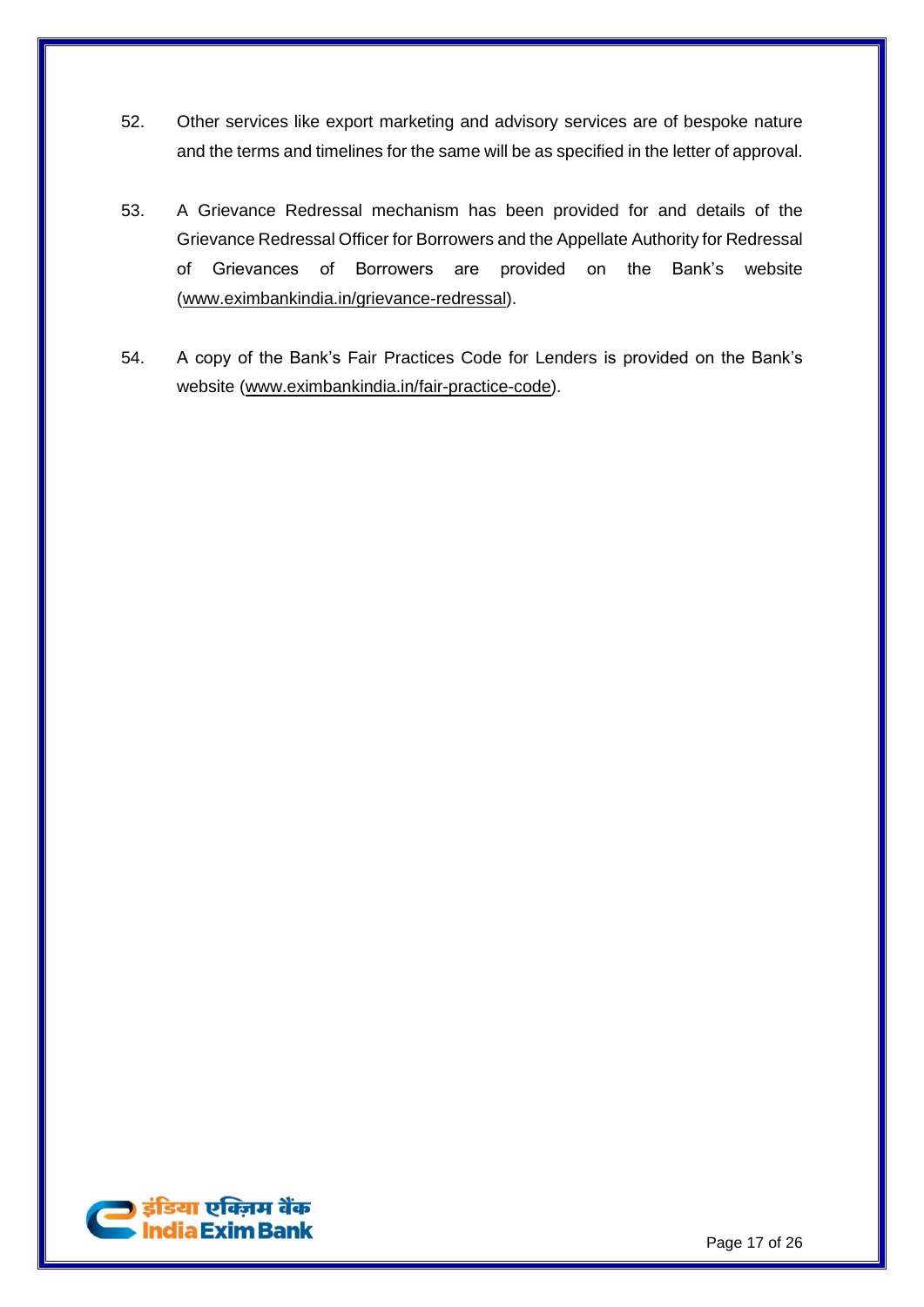# **OBLIGATIONS TO SUPPLIERS OF GOODS AND SERVICES TO THE BANK**

- 55. In its functioning, the Bank procures various types of goods and services. Goods include revenue procurement like stationery items, consumables, provisions as also capital procurement of office equipment, furniture, etc. Services include maintenance, janitorial, upkeep, repair, security, etc.
- 56. The Bank ensures fair treatment of all prospective and existing vendors. Procurement of revenue and capital items is subject to a minimum of 3 competitive quotations. Approval powers for expenditure are as delegated by the Board of Directors.
- 57. Tenders floated are complete in description of the items and specifications, including timelines and allow adequate time for response / clarifications. Bids are opened in the presence of bidders and Bank officers. Evaluation of large value tenders is done by a committee of officers constituted for the purpose and reviewed by the authority approving the expenditure.
- 58. Payment for goods and services supplied is effected as per the terms of the contract / invoice and delays in payment are not permitted. Retention moneys, where applicable are released after completion of the specified period, as is the case with performance and related guarantees, wherever applicable.
- 59. In the event of bad performance (i.e. supply of sub-standard items, deviations from specifications, material delays, unethical behaviour), the Bank may decide not to seek quotations from a specific vendor / group of vendors.

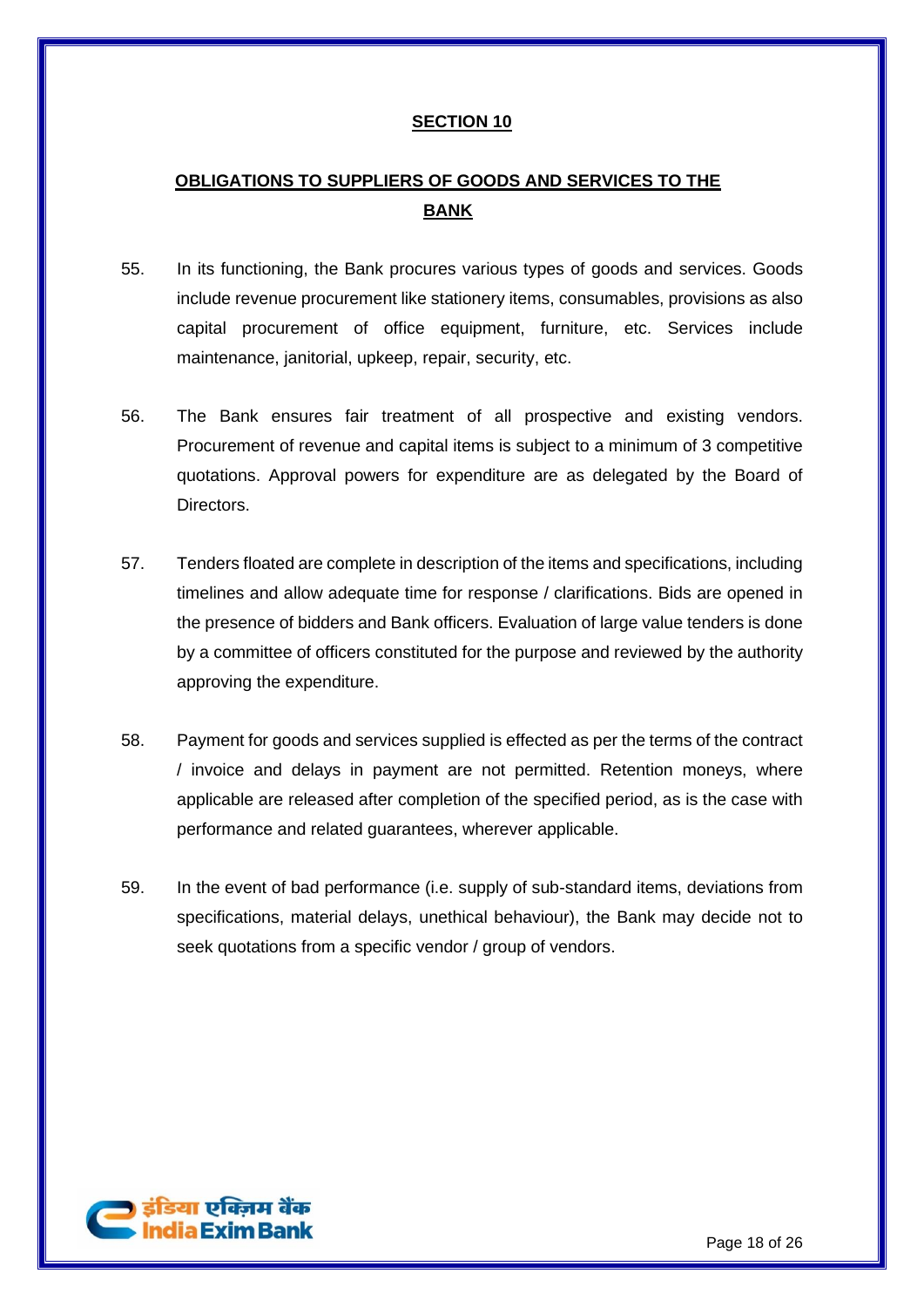#### **OBLIGATIONS TO EMPLOYEES OF THE BANK**

- 60. Employees form the core strength and wealth of the Bank and it is the skills, expertise, experience and dedication of the Bank's employees that have enabled its exemplary performance over the decades since its inception. Employee performance is recognised not only by regular remuneration but also by career progression, overseas postings, training etc.
- 61. The selection of employees, at entry point or as lateral recruitment, is based on a transparent and public process that provides equal opportunity to all, with relaxations to reserved category candidates as per GOI regulations. The Bank does not discriminate on grounds of caste, creed, community or colour; all employees are equal apart from performance related recognition.
- 62. The annual performance evaluation process is structured and transparent with feedback being shared with the appraisee as to his / her performance, achievements and shortcomings. Appraisal by the appraising officer is further reviewed by a superior officer to ensure against bias or discrimination.
- 63. Selection for training and development reflects needs expressed by officers / superiors as well as the perceived needs of the Bank. Such training may be domestic or international and all officers are given a fair chance to receive such training and development.
- 64. Selection for overseas postings is based on a clear and transparent set of criteria that are publicly announced and against which candidates are evaluated.
- 65. Career progression is based on a combination of minimum levels of experience / expertise (as evidenced by performance appraisals) and recognition of potential [as evaluated in Performance Appraisal and Potential review (PAPR) Report and in the course of interview]. Composition of interview panels is as per prescribed norms. The report of the interview panel / promotion committee is submitted to the competent authority through proper channel.

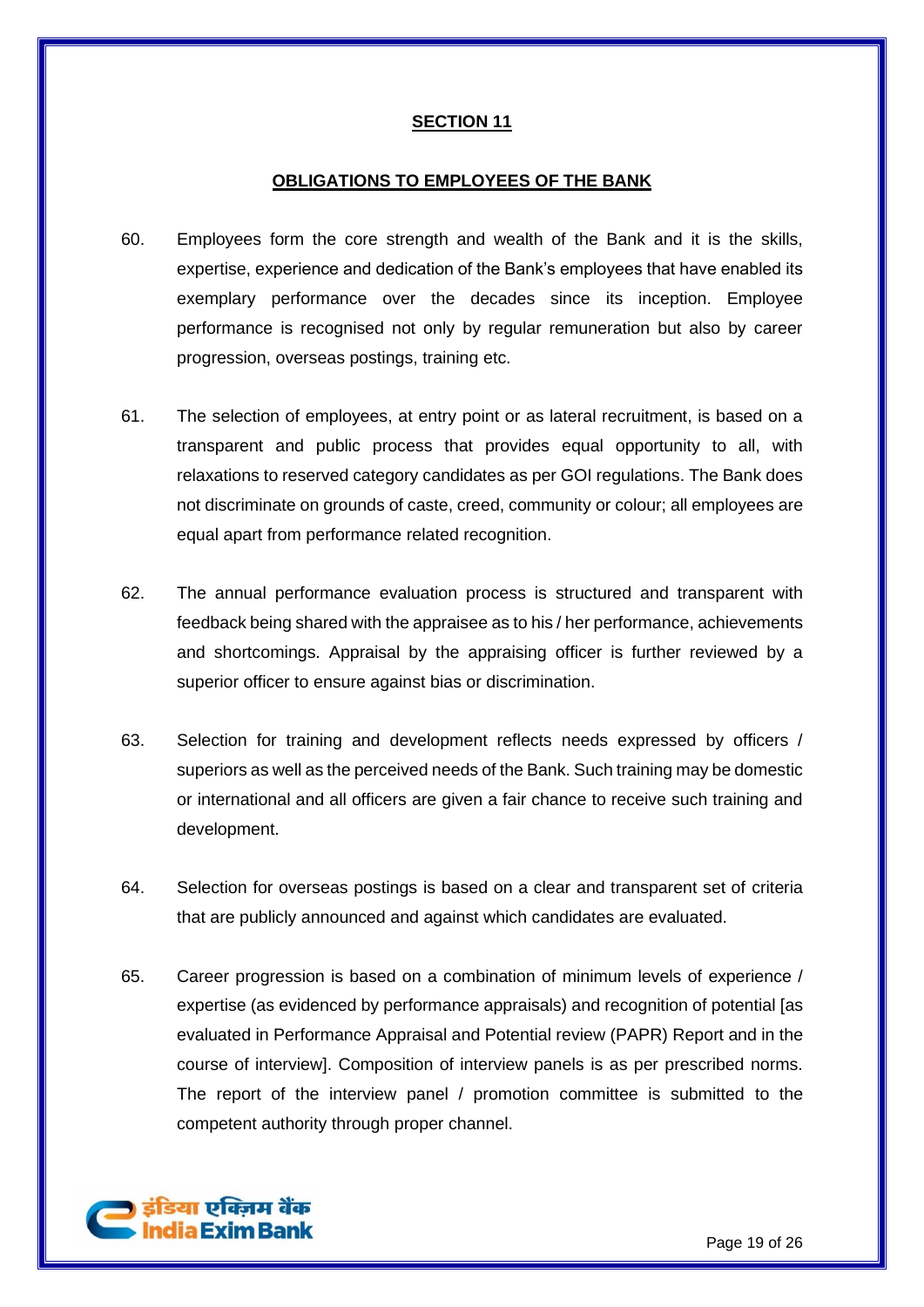- 66. Employees who are dissatisfied with promotion related issues may avail of a structured grievance procedure as provided for in the Promotion Policy.
- 67. Provision of accommodation, is decided by a specially constituted Accommodation Committee based on a transparent set of criteria which are available to all staff members.

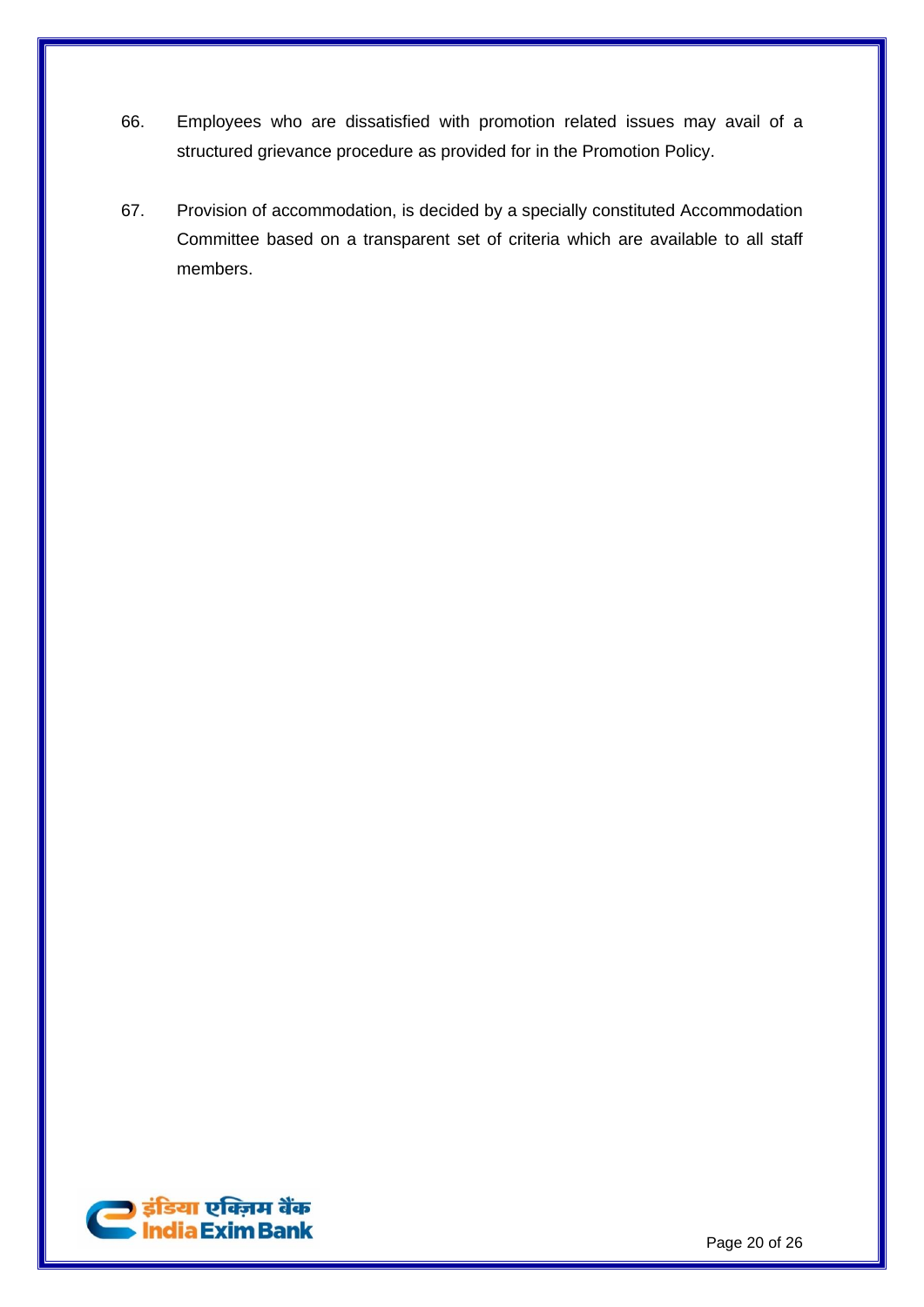# **OBLIGATIONS TO CITIZENS OF INDIA**

- 68. The Bank's key obligation to every citizen of India is to perform its role and function to the best of its ability and endeavour.
- 69. Additionally, the Bank's obligations to citizens of India in their capacity as customers, investors, lenders, vendors, employees to/of the Bank etc. have been outlined in the foregoing chapters.
- 70. The Bank welcomes feedback and suggestions from all Indian citizens which may help it to further improve its functioning. Suggestions and feedback may be submitted electronically, by paper or in person at any of the Bank's offices, details of which are available on the Bank's website [\(www.eximbankindia.in/get-in-touch\)](http://www.eximbankindia.in/get-in-touch).

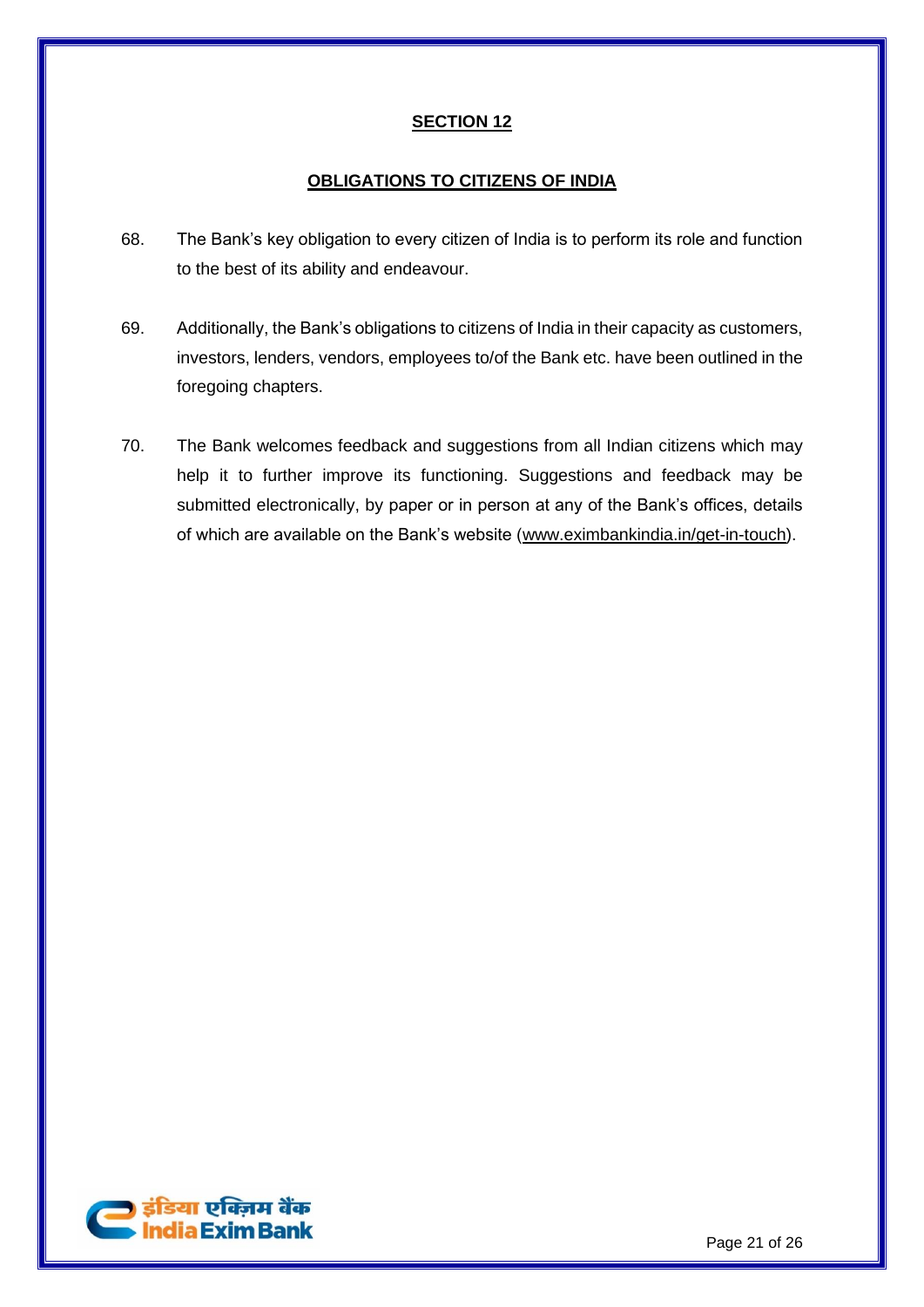#### **OBLIGATIONS TO THE GLOBAL COMMUNITY**

- 71. India is a member and global citizen of the global community of nations. Exim Bank too, given its international role and profile, especially with the Lines of Credit, has the global community as one of its stakeholders.
- 72. While the Bank may not be answerable to the global community, it recognises its obligations as a citizen of the world. Within reasonable limits, as constrained by national policy prerogatives, political imperatives and GOI regulations, the Bank may consider providing information to external parties at its discretion – it being clearly understood that any such provision of information is at the sole discretion of the Bank and cannot be demanded as of right.

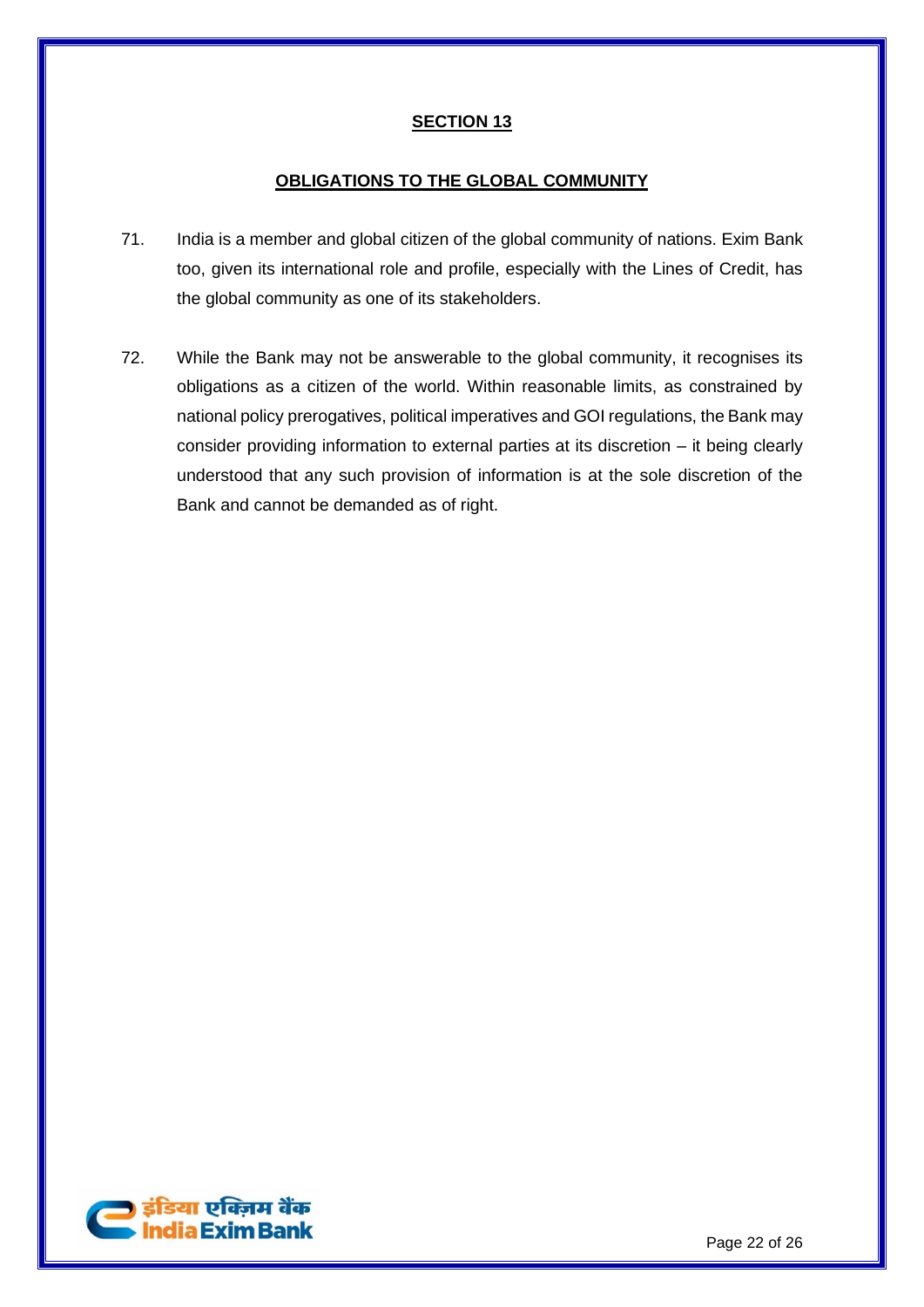### **RIGHT TO INFORMATION ACT, 2005**

- 73. The Bank is a Public Authority as defined in the Right to Information Act 2005. Accordingly, the Bank has made proactive disclosures on its website in compliance with Section 4(1)(b) of the Right to Information Act [\(www.eximbankindia.in/rti-act\)](http://www.eximbankindia.in/rti-act).
- 74. Full contact details of the Bank's Central Public Information Officer, Central Assistant Public Information Officers, the Appellate Authority and the Transparency Officer are provided on the Bank's website [\(www.eximbankindia.in/rti-act\)](http://www.eximbankindia.in/rti-act). The Bank accepts RTI requests received both through physical mode (i.e. hard copy applications) as well as applications received through online mode on the website [https://rtionline.gov.in.](https://rtionline.gov.in/)
- 75. Instructions for seeking information under the Right to Information Act are provided on the Bank's website [\(www.eximbankindia.in/rti-act\)](http://www.eximbankindia.in/rti-act). The Central Public Information Officer of the Bank at its Head Office and the Central Assistant Public Information Officers of the Bank at its Regional Offices are ready to assist applicants in drawing up request for information and accepting the same with acknowledgement.
- 76. The Bank is committed to observing the Right to Information Act in letter and spirit and assures prompt and lawful response to all queries.

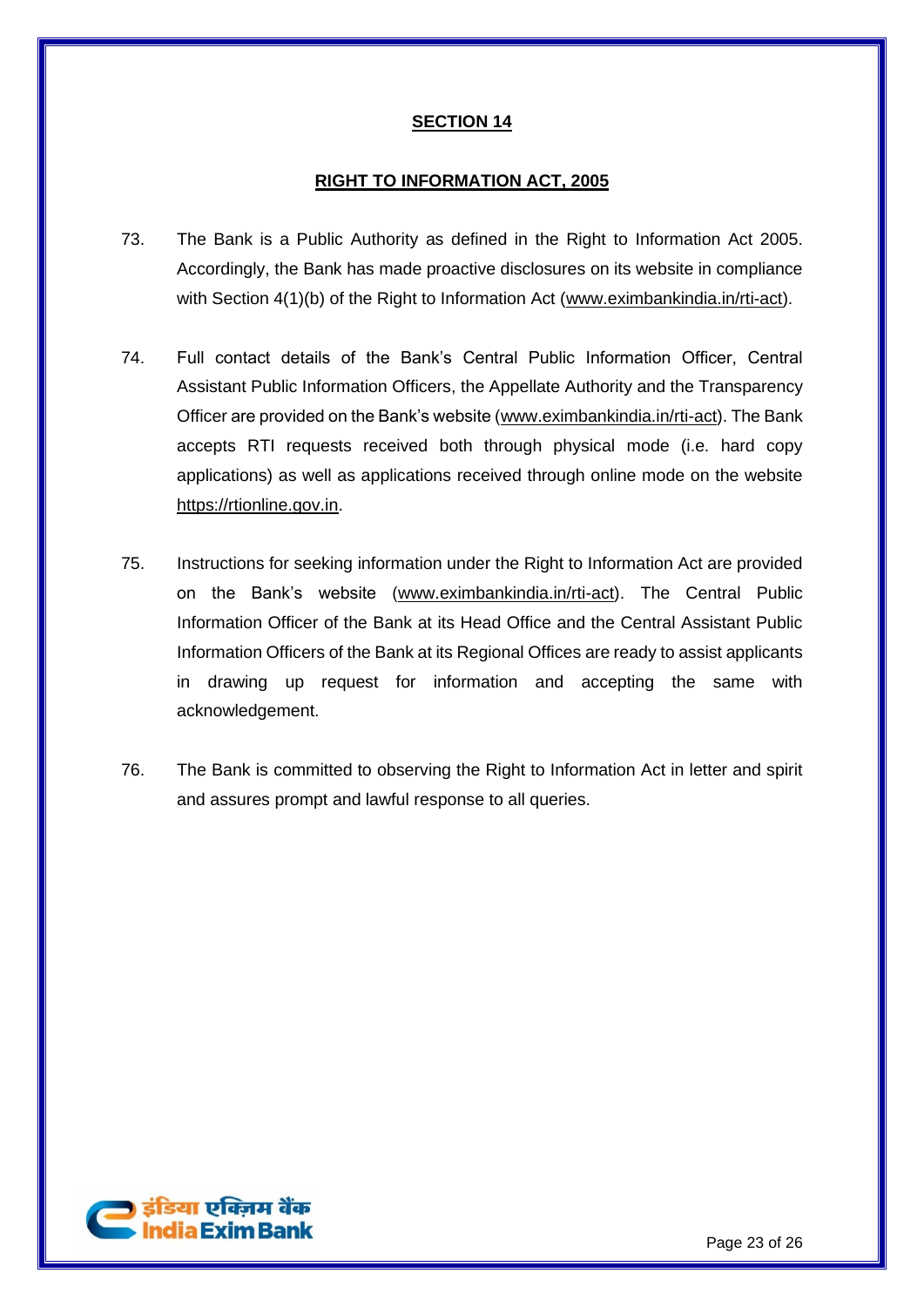#### **GRIEVANCE REDRESSAL MECHANISM**

- 77. Grievance Redressal mechanism has been provided for and details of the Grievance Redressal Officer for Borrowers and the Appellate Authority for Redressal of Grievances of Borrowers are provided on the Bank's website [\(www.eximbankindia.in/grievance-redressal\)](http://www.eximbankindia.in/grievances).
- 78. A senior officer of the Bank in the rank of Chief General Manager has been appointed as Grievance Redressal Officer for Borrowers. His / Her contact particulars are provided on the Bank's website [\(www.eximbankindia.in/grievance](https://www.eximbankindia.in/grievance-redressal)[redressal\)](https://www.eximbankindia.in/grievance-redressal).
- 79. A senior officer of the Bank in the rank of Deputy Managing Director has been appointed as Appellate Authority for Redressal of Grievances of Borrowers. His / Her contact particulars are provided on the Bank's website [\(www.eximbankindia.in/grievance-redressal\)](https://www.eximbankindia.in/grievance-redressal).
- 80. Borrowers who so desire are welcome to avail of the above service and are assured of fair treatment.
- 81. Additionally, a copy of the Bank's Fair Practices Code for Lenders is provided on the Bank's website [\(www.eximbankindia.in/fair-practice-code\)](https://www.eximbankindia.in/fair-practice-code).

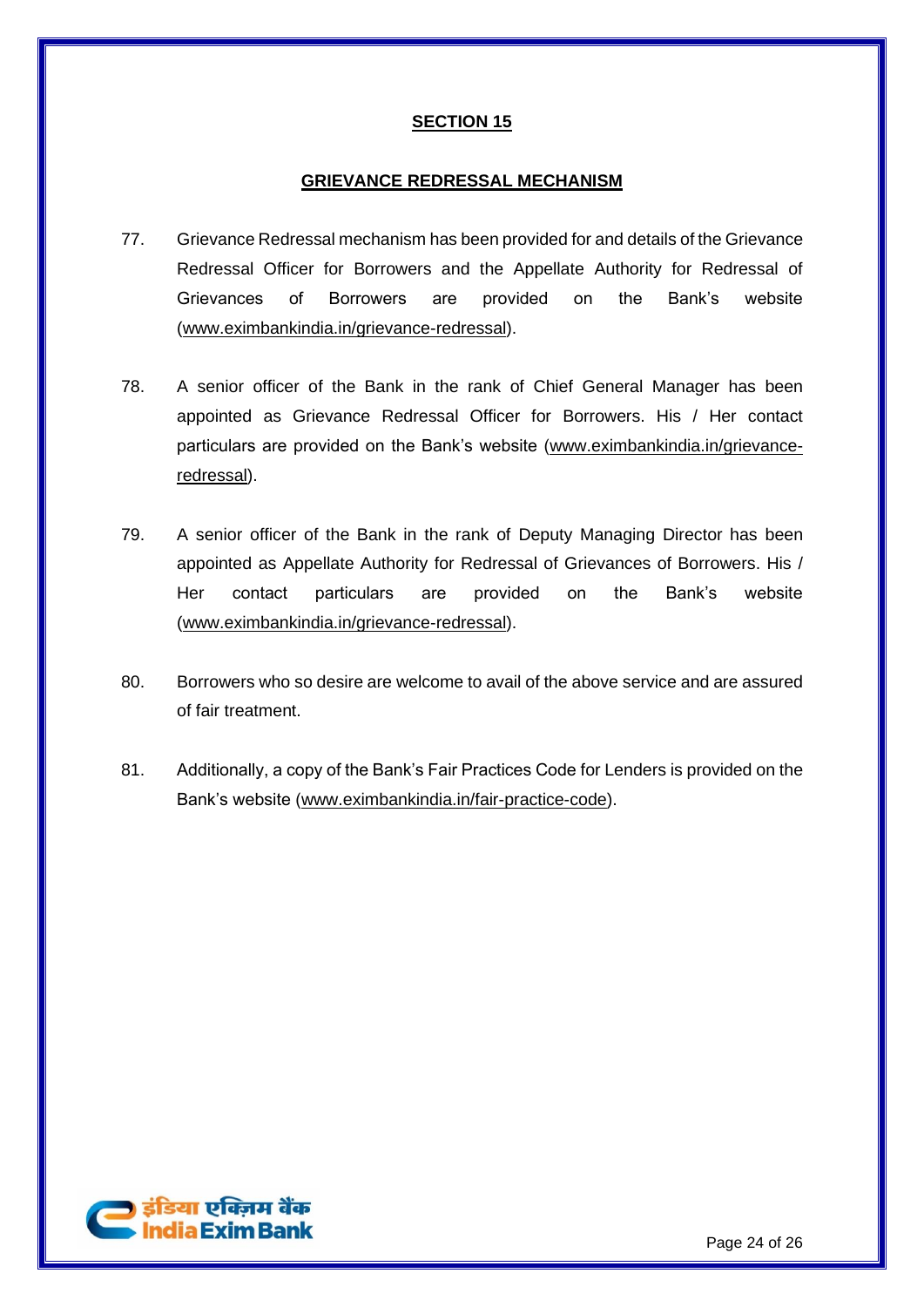### **CHIEF VIGILANCE OFFICER**

82. The Bank's Chief Vigilance Officer may be contacted for any case of vigilance related matter. His / Her contact particulars are provided on the Bank's website [\(www.eximbankindia.in/vigilance\)](http://www.eximbankindia.in/vigilance).